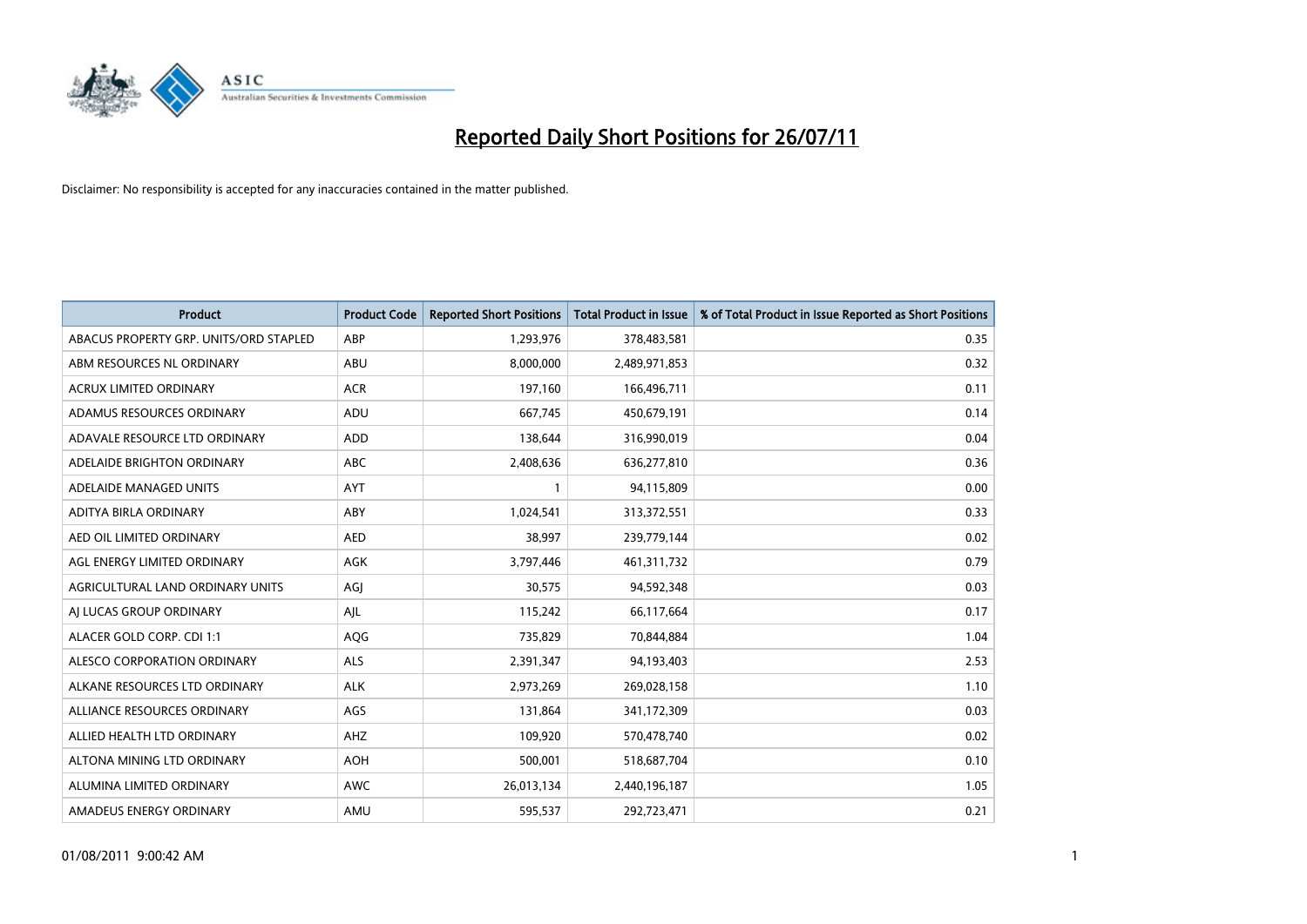

| <b>Product</b>                          | <b>Product Code</b> | <b>Reported Short Positions</b> | <b>Total Product in Issue</b> | % of Total Product in Issue Reported as Short Positions |
|-----------------------------------------|---------------------|---------------------------------|-------------------------------|---------------------------------------------------------|
| AMALGAMATED HOLDINGS ORDINARY           | AHD                 | 1,504                           | 157,471,848                   | 0.00                                                    |
| AMCOR LIMITED ORDINARY                  | <b>AMC</b>          | 9,589,415                       | 1,227,469,819                 | 0.77                                                    |
| AMP LIMITED ORDINARY                    | AMP                 | 9,094,693                       | 2,811,693,913                 | 0.31                                                    |
| AMPELLA MINING ORDINARY                 | <b>AMX</b>          | 680,569                         | 204,885,108                   | 0.33                                                    |
| ANSELL LIMITED ORDINARY                 | <b>ANN</b>          | 2,950,156                       | 133,011,550                   | 2.21                                                    |
| ANTARES ENERGY LTD ORDINARY             | <b>AZZ</b>          | 76,232                          | 268,479,139                   | 0.03                                                    |
| ANZ BANKING GRP LTD ORDINARY            | ANZ                 | 9,991,237                       | 2,628,863,651                 | 0.36                                                    |
| APA GROUP STAPLED SECURITIES            | <b>APA</b>          | 10,394,425                      | 634,116,029                   | 1.63                                                    |
| APEX MINERALS NL ORDINARY               | <b>AXM</b>          | 885,146                         | 5,550,243,713                 | 0.02                                                    |
| APN EUROPEAN RETAIL UNITS STAPLED SEC.  | <b>AEZ</b>          | 11,832                          | 544,910,660                   | 0.00                                                    |
| APN NEWS & MEDIA ORDINARY               | <b>APN</b>          | 26,234,661                      | 618,568,292                   | 4.23                                                    |
| AQUARIUS PLATINUM. ORDINARY             | <b>AOP</b>          | 3,640,637                       | 470,167,206                   | 0.77                                                    |
| AQUILA RESOURCES ORDINARY               | <b>AQA</b>          | 4,755,583                       | 374,368,499                   | 1.27                                                    |
| ARAFURA RESOURCE LTD ORDINARY           | <b>ARU</b>          | 5,678,437                       | 367,980,342                   | 1.53                                                    |
| ARB CORPORATION ORDINARY                | ARP                 | 3,990                           | 72,481,302                    | 0.00                                                    |
| ARDENT LEISURE GROUP STAPLED SECURITIES | AAD                 | 180,673                         | 318,147,978                   | 0.05                                                    |
| ARISTOCRAT LEISURE ORDINARY             | <b>ALL</b>          | 32,740,670                      | 536,480,307                   | 6.12                                                    |
| ASCIANO LIMITED ORDINARY                | <b>AIO</b>          | 18,963,618                      | 2,926,103,883                 | 0.65                                                    |
| ASG GROUP LIMITED ORDINARY              | ASZ                 | 124,554                         | 169,117,796                   | 0.07                                                    |
| ASPEN GROUP ORD/UNITS STAPLED           | <b>APZ</b>          | 1,072,391                       | 579,826,041                   | 0.19                                                    |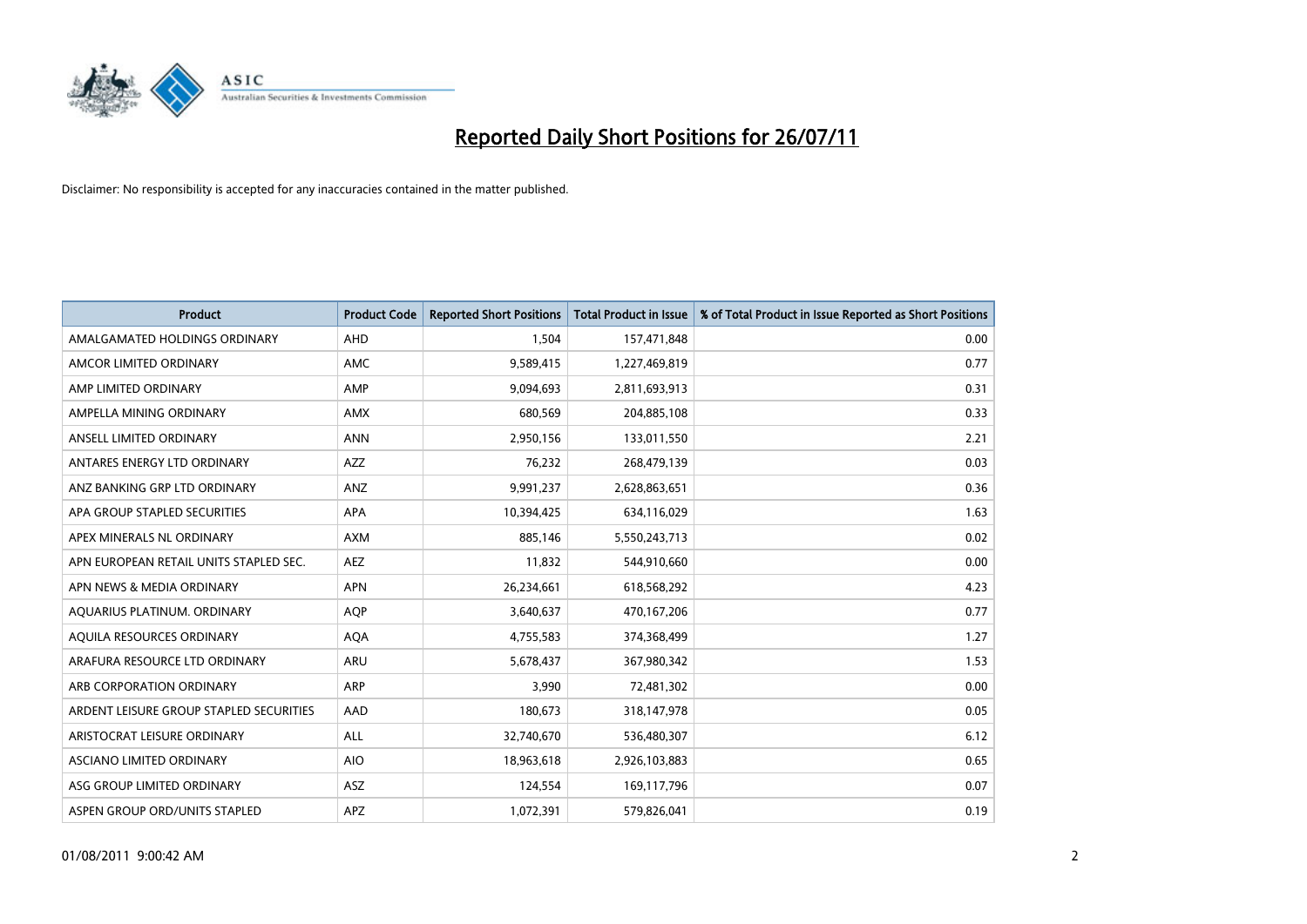

| <b>Product</b>                          | <b>Product Code</b> | <b>Reported Short Positions</b> | <b>Total Product in Issue</b> | % of Total Product in Issue Reported as Short Positions |
|-----------------------------------------|---------------------|---------------------------------|-------------------------------|---------------------------------------------------------|
| ASPIRE MINING LTD ORDINARY              | <b>AKM</b>          | 267,370                         | 539,971,483                   | 0.05                                                    |
| <b>ASTON RES LTD ORDINARY</b>           | <b>AZT</b>          | 337,602                         | 204,527,604                   | 0.16                                                    |
| ASTRO JAP PROP GROUP STAPLED SECURITIES | AJA                 | 18,432                          | 58,445,002                    | 0.04                                                    |
| ASX LIMITED ORDINARY                    | <b>ASX</b>          | 1,610,706                       | 175,136,729                   | 0.91                                                    |
| ATLANTIC LIMITED ORDINARY               | ATI                 | 20,575                          | 113,691,216                   | 0.02                                                    |
| ATLAS IRON LIMITED ORDINARY             | <b>AGO</b>          | 10,940,385                      | 825,966,142                   | 1.30                                                    |
| <b>AURORA OIL &amp; GAS ORDINARY</b>    | <b>AUT</b>          | 3,568,129                       | 409,865,343                   | 0.88                                                    |
| <b>AUSDRILL LIMITED ORDINARY</b>        | <b>ASL</b>          | 131,280                         | 301,452,517                   | 0.04                                                    |
| AUSENCO LIMITED ORDINARY                | <b>AAX</b>          | 1,223,374                       | 122,987,022                   | 0.98                                                    |
| AUSGOLD LIMITED ORDINARY                | <b>AUC</b>          | 53,045                          | 82,222,502                    | 0.06                                                    |
| AUSTAL LIMITED ORDINARY                 | ASB                 | 244,925                         | 188,069,638                   | 0.14                                                    |
| <b>AUSTAR UNITED ORDINARY</b>           | <b>AUN</b>          | 3,189,286                       | 1,271,505,737                 | 0.25                                                    |
| AUSTBROKERS HOLDINGS ORDINARY           | <b>AUB</b>          | 418                             | 54,658,736                    | 0.00                                                    |
| AUSTIN ENGINEERING ORDINARY             | ANG                 | 49,262                          | 71,864,403                    | 0.06                                                    |
| <b>AUSTRALAND ASSETS ASSETS</b>         | AAZPB               | 1,168                           | 2,750,000                     | 0.04                                                    |
| AUSTRALAND PROPERTY STAPLED SECURITY    | <b>ALZ</b>          | 701,645                         | 576,846,597                   | 0.12                                                    |
| AUSTRALIAN AGRICULT, ORDINARY           | AAC                 | 1,315,737                       | 311,968,824                   | 0.43                                                    |
| AUSTRALIAN EDUCATION UNITS              | <b>AEU</b>          | 625,000                         | 175,465,397                   | 0.36                                                    |
| AUSTRALIAN INFRASTR, UNITS/ORDINARY     | <b>AIX</b>          | 1,670,340                       | 620,733,944                   | 0.26                                                    |
| AUSTRALIAN MINES LTD ORDINARY           | <b>AUZ</b>          | 1,400,000                       | 576,910,315                   | 0.24                                                    |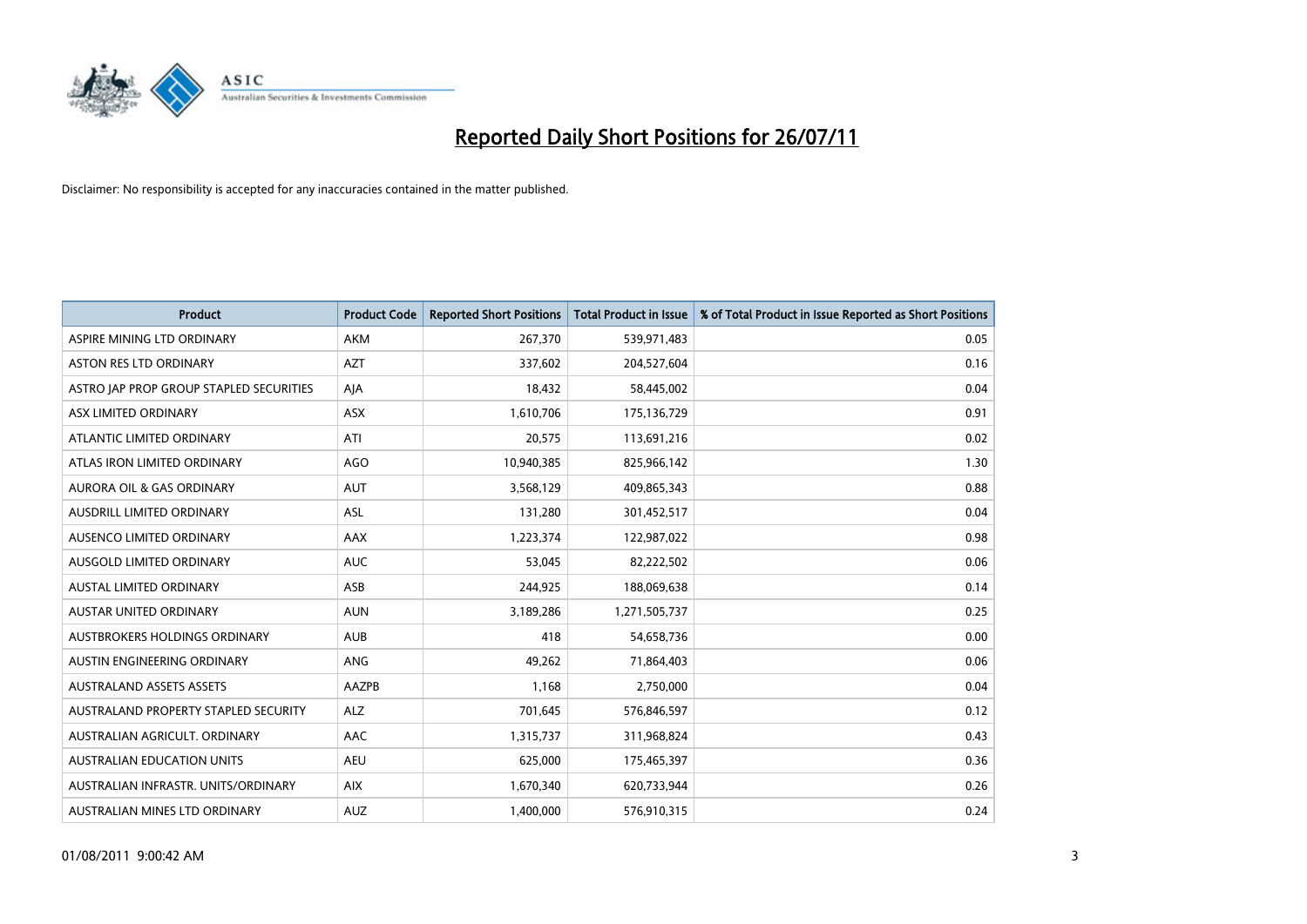

| <b>Product</b>                       | <b>Product Code</b> | <b>Reported Short Positions</b> | <b>Total Product in Issue</b> | % of Total Product in Issue Reported as Short Positions |
|--------------------------------------|---------------------|---------------------------------|-------------------------------|---------------------------------------------------------|
| AUSTRALIAN PHARM, ORDINARY           | API                 | 842,848                         | 488,115,883                   | 0.16                                                    |
| AUTOMOTIVE HOLDINGS ORDINARY         | AHE                 | 92,927                          | 260,579,682                   | 0.04                                                    |
| AVEXA LIMITED ORDINARY               | <b>AVX</b>          | 243,657                         | 847,688,779                   | 0.03                                                    |
| AWE LIMITED ORDINARY                 | AWE                 | 4,749,099                       | 521,871,941                   | 0.91                                                    |
| AZUMAH RESOURCES ORDINARY            | <b>AZM</b>          | 243,919                         | 281,650,356                   | 0.09                                                    |
| <b>BANDANNA ENERGY ORDINARY</b>      | <b>BND</b>          | 926,470                         | 427,175,482                   | 0.21                                                    |
| BANK OF QUEENSLAND. ORDINARY         | <b>BOO</b>          | 4,851,650                       | 225,369,547                   | 2.16                                                    |
| <b>BANNERMAN RESOURCES ORDINARY</b>  | <b>BMN</b>          | 67,535                          | 234,435,934                   | 0.03                                                    |
| <b>BASE RES LIMITED ORDINARY</b>     | <b>BSE</b>          | 701,135                         | 165,341,114                   | 0.42                                                    |
| <b>BATHURST RESOURCES ORDINARY</b>   | <b>BTU</b>          | 5,772,033                       | 667,907,997                   | 0.86                                                    |
| <b>BAUXITE RESOURCE LTD ORDINARY</b> | <b>BAU</b>          | 111,797                         | 235,379,896                   | 0.05                                                    |
| <b>BC IRON LIMITED ORDINARY</b>      | <b>BCI</b>          | 184,569                         | 94,381,000                    | 0.20                                                    |
| BEACH ENERGY LIMITED ORDINARY        | <b>BPT</b>          | 3,618,830                       | 1,103,127,711                 | 0.31                                                    |
| BEADELL RESOURCE LTD ORDINARY        | <b>BDR</b>          | 1,224,758                       | 657,906,946                   | 0.18                                                    |
| BENDIGO AND ADELAIDE ORDINARY        | <b>BEN</b>          | 7,034,743                       | 360,301,182                   | 1.94                                                    |
| BERKELEY RESOURCES ORDINARY          | <b>BKY</b>          | 679,139                         | 174,298,273                   | 0.38                                                    |
| BETASHARES ASX RES ETF UNITS         | <b>ORE</b>          | 158,220                         | 4,519,432                     | 3.50                                                    |
| BHP BILLITON LIMITED ORDINARY        | <b>BHP</b>          | 40,439,620                      | 3,211,496,105                 | 1.23                                                    |
| <b>BILLABONG ORDINARY</b>            | <b>BBG</b>          | 19,467,903                      | 254,037,587                   | 7.67                                                    |
| <b>BIOTA HOLDINGS ORDINARY</b>       | <b>BTA</b>          | 2,106,992                       | 181,417,556                   | 1.15                                                    |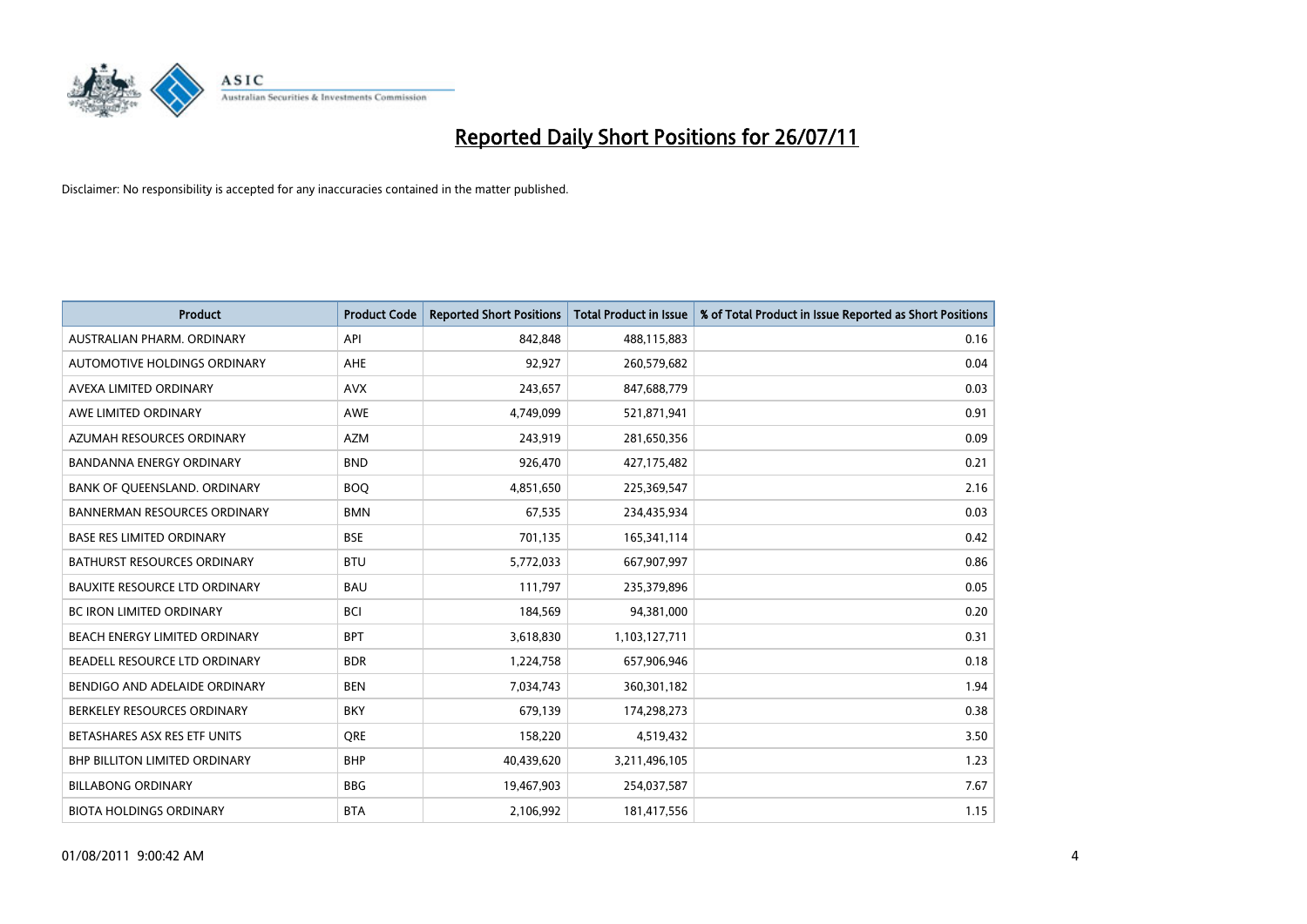

| <b>Product</b>                       | <b>Product Code</b> | <b>Reported Short Positions</b> | <b>Total Product in Issue</b> | % of Total Product in Issue Reported as Short Positions |
|--------------------------------------|---------------------|---------------------------------|-------------------------------|---------------------------------------------------------|
| <b>BISALLOY STEEL ORDINARY</b>       | <b>BIS</b>          | 84,480                          | 216,455,965                   | 0.04                                                    |
| BKI INVESTMENT LTD ORDINARY          | BKI                 | 508                             | 422,863,407                   | 0.00                                                    |
| <b>BLACKMORES LIMITED ORDINARY</b>   | <b>BKL</b>          | 8.975                           | 16,746,703                    | 0.05                                                    |
| <b>BLACKTHORN RESOURCES ORDINARY</b> | <b>BTR</b>          | 35,181                          | 122,918,000                   | 0.03                                                    |
| <b>BLUESCOPE STEEL LTD ORDINARY</b>  | <b>BSL</b>          | 83,561,228                      | 1,842,207,385                 | 4.50                                                    |
| <b>BOART LONGYEAR ORDINARY</b>       | <b>BLY</b>          | 7,919,736                       | 461,163,412                   | 1.71                                                    |
| <b>BOOM LOGISTICS ORDINARY</b>       | <b>BOL</b>          | 337,999                         | 465,011,147                   | 0.07                                                    |
| <b>BORAL LIMITED, ORDINARY</b>       | <b>BLD</b>          | 40,111,322                      | 729,925,990                   | 5.51                                                    |
| BOTSWANA METALS LTD ORDINARY         | <b>BML</b>          | 7,000                           | 143,717,013                   | 0.00                                                    |
| <b>BOW ENERGY LIMITED ORDINARY</b>   | <b>BOW</b>          | 7,706,986                       | 350,517,229                   | 2.20                                                    |
| <b>BRADKEN LIMITED ORDINARY</b>      | <b>BKN</b>          | 1,152,010                       | 161,837,406                   | 0.69                                                    |
| BRAMBLES LIMITED ORDINARY            | <b>BXB</b>          | 16,207,986                      | 1,479,383,874                 | 1.08                                                    |
| <b>BREVILLE GROUP LTD ORDINARY</b>   | <b>BRG</b>          | 2,739                           | 129,995,322                   | 0.00                                                    |
| <b>BRICKWORKS LIMITED ORDINARY</b>   | <b>BKW</b>          | 24,174                          | 147,567,333                   | 0.02                                                    |
| <b>BROCKMAN RESOURCES ORDINARY</b>   | <b>BRM</b>          | 69,778                          | 144,803,151                   | 0.05                                                    |
| BT INVESTMENT MNGMNT ORDINARY        | <b>BTT</b>          | 631,506                         | 160,000,000                   | 0.39                                                    |
| <b>BURU ENERGY ORDINARY</b>          | <b>BRU</b>          | 5,233,251                       | 182,840,549                   | 2.87                                                    |
| <b>BWP TRUST ORDINARY UNITS</b>      | <b>BWP</b>          | 968,857                         | 520,012,793                   | 0.18                                                    |
| CABCHARGE AUSTRALIA ORDINARY         | CAB                 | 754,200                         | 120,437,014                   | 0.61                                                    |
| CALTEX AUSTRALIA ORDINARY            | <b>CTX</b>          | 6,686,699                       | 270,000,000                   | 2.44                                                    |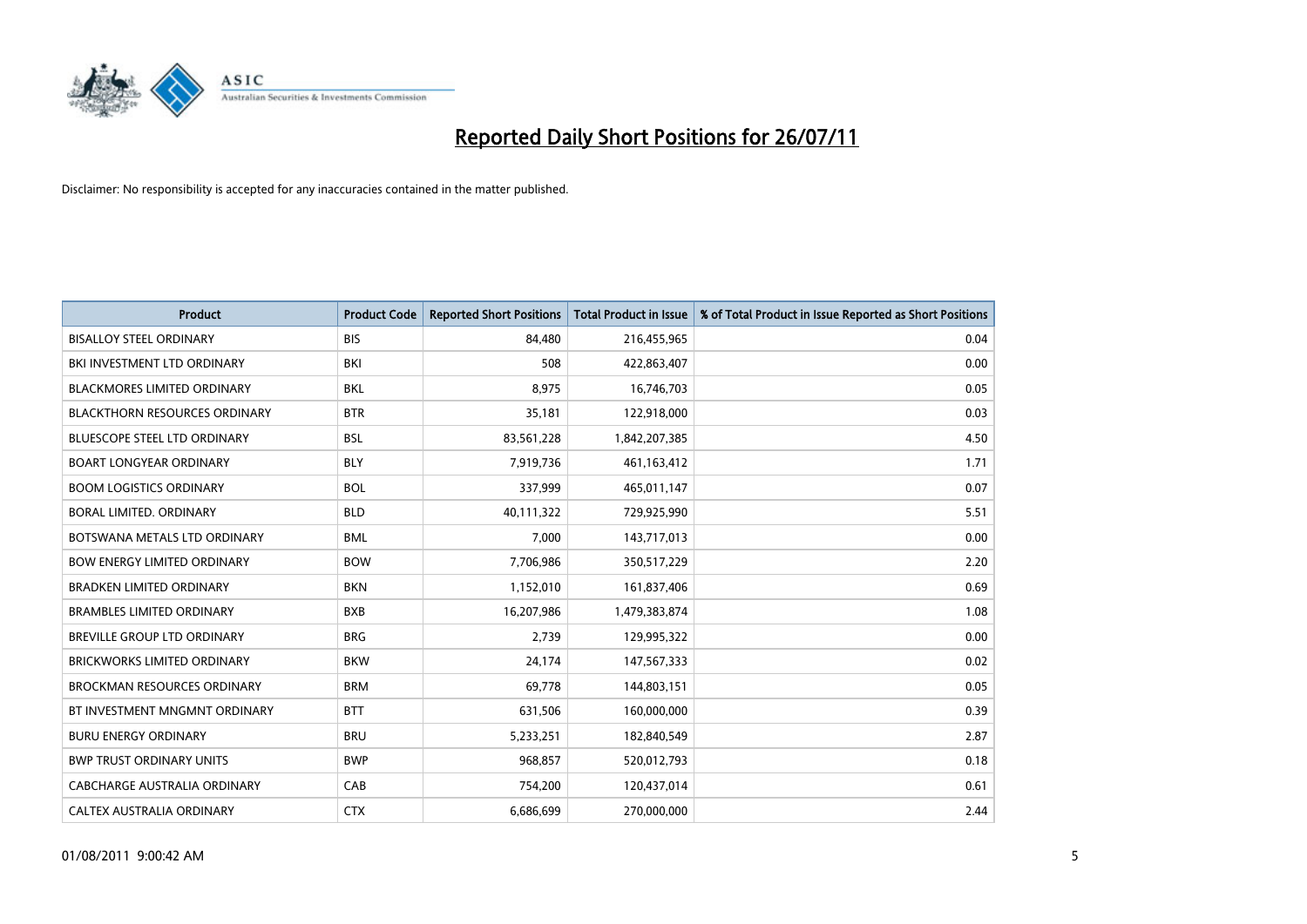

| <b>Product</b>                                | <b>Product Code</b> | <b>Reported Short Positions</b> | <b>Total Product in Issue</b> | % of Total Product in Issue Reported as Short Positions |
|-----------------------------------------------|---------------------|---------------------------------|-------------------------------|---------------------------------------------------------|
| <b>CAMPBELL BROTHERS ORDINARY</b>             | <b>CPB</b>          | 83,653                          | 67,503,411                    | 0.13                                                    |
| CAPE LAMBERT RES LTD ORDINARY                 | <b>CFE</b>          | 1,686,783                       | 626,299,603                   | 0.26                                                    |
| CARABELLA RES LTD ORDINARY                    | <b>CLR</b>          | 514,441                         | 81,626,580                    | 0.63                                                    |
| <b>CARBON ENERGY ORDINARY</b>                 | <b>CNX</b>          | 1,902,657                       | 698,517,858                   | 0.26                                                    |
| CARNARVON PETROLEUM ORDINARY                  | <b>CVN</b>          | 2,769,863                       | 690,320,634                   | 0.39                                                    |
| <b>CARNEGIE WAVE ENERGY ORDINARY</b>          | <b>CWE</b>          | 83,000                          | 899,087,627                   | 0.01                                                    |
| <b>CARPATHIAN RESOURCES ORDINARY</b>          | <b>CPN</b>          | 75.000                          | 265,533,501                   | 0.03                                                    |
| CARPENTARIA EXP. LTD ORDINARY                 | CAP                 | 9,777                           | 98,741,301                    | 0.01                                                    |
| CARSALES.COM LTD ORDINARY                     | <b>CRZ</b>          | 11,102,351                      | 233,729,722                   | 4.75                                                    |
| CASH CONVERTERS ORD/DIV ACCESS                | CCV                 | 181,753                         | 379,761,025                   | 0.04                                                    |
| <b>CASPIAN OIL &amp; GAS ORDINARY</b>         | <b>CIG</b>          | 50,000                          | 1,331,500,513                 | 0.00                                                    |
| CATALPA RESOURCES ORDINARY                    | CAH                 | 175,696                         | 178,095,822                   | 0.08                                                    |
| <b>CEC GROUP LIMITED ORDINARY</b>             | <b>CEG</b>          | 1,750                           | 79,662,662                    | 0.00                                                    |
| <b>CELLNET GROUP ORDINARY</b>                 | <b>CLT</b>          | 1,342                           | 61,286,754                    | 0.00                                                    |
| CENTRAL PETROLEUM ORDINARY                    | <b>CTP</b>          | 11,455                          | 982,298,842                   | 0.00                                                    |
| CENTRO PROPERTIES UNITS/ORD STAPLED           | <b>CNP</b>          | 6,692                           | 972,414,514                   | 0.00                                                    |
| <b>CENTRO RETAIL GROUP STAPLED SECURITIES</b> | <b>CER</b>          | 654,393                         | 2,286,399,424                 | 0.02                                                    |
| CERAMIC FUEL CELLS ORDINARY                   | <b>CFU</b>          | 1,167,073                       | 1,201,353,566                 | 0.09                                                    |
| <b>CERRO RESOURCES NL ORDINARY</b>            | <b>CIO</b>          | 178,976                         | 748,268,606                   | 0.02                                                    |
| <b>CFS RETAIL PROPERTY UNITS</b>              | <b>CFX</b>          | 44.479.483                      | 2,839,591,911                 | 1.52                                                    |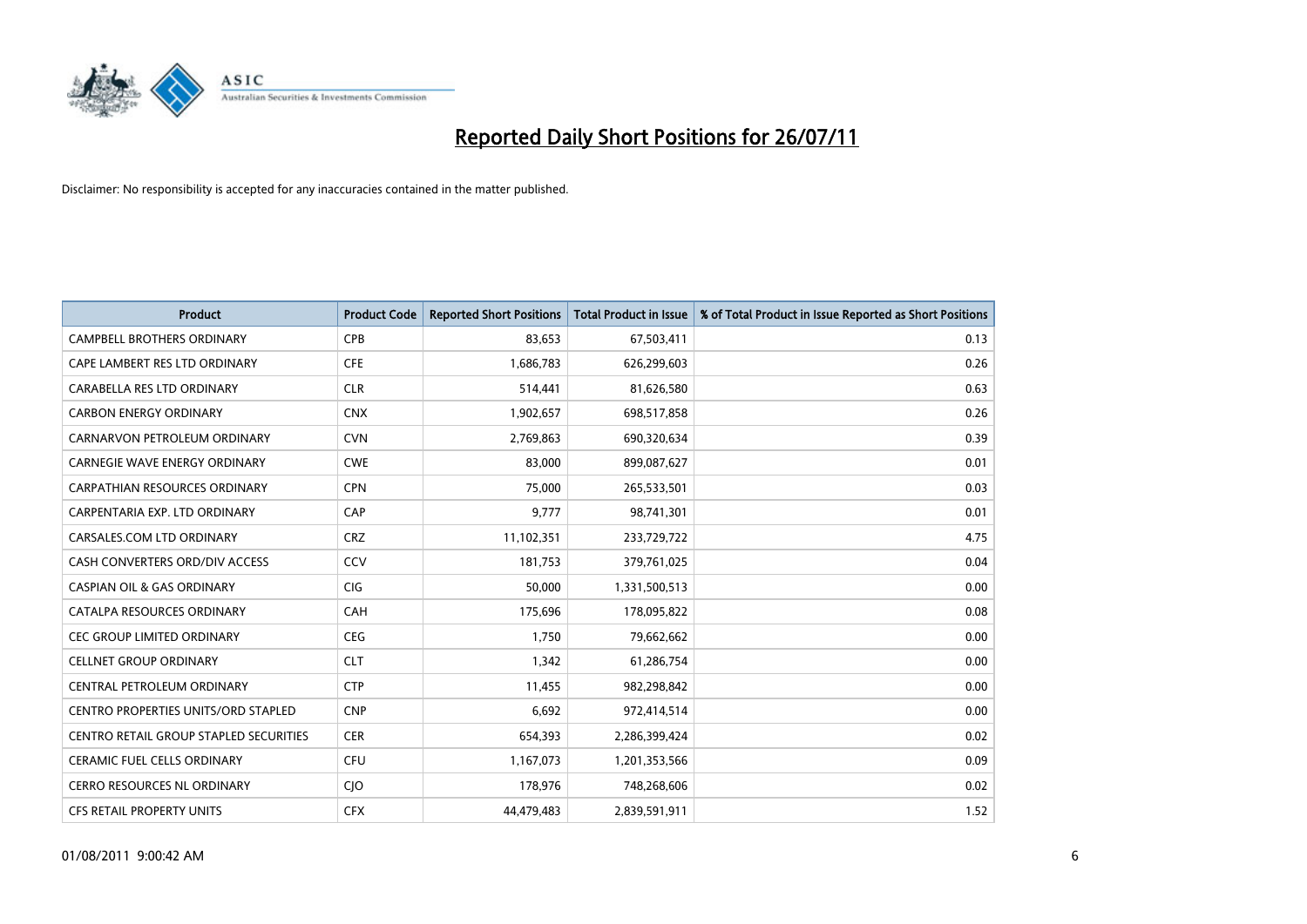

| <b>Product</b>                           | <b>Product Code</b> | <b>Reported Short Positions</b> | <b>Total Product in Issue</b> | % of Total Product in Issue Reported as Short Positions |
|------------------------------------------|---------------------|---------------------------------|-------------------------------|---------------------------------------------------------|
| <b>CGA MINING LIMITED ORDINARY</b>       | <b>CGX</b>          | 74,500                          | 333,425,726                   | 0.02                                                    |
| CHALLENGER DIV.PRO. STAPLED UNITS        | <b>CDI</b>          | 108,576                         | 906,046,047                   | 0.01                                                    |
| <b>CHALLENGER INFRAST, STAPLED UNITS</b> | <b>CIF</b>          | 8,176                           | 316,223,785                   | 0.00                                                    |
| CHALLENGER LIMITED ORDINARY              | <b>CGF</b>          | 6,789,038                       | 496,747,954                   | 1.35                                                    |
| <b>CHANDLER MACLEOD LTD ORDINARY</b>     | <b>CMG</b>          | 11,970                          | 466,466,720                   | 0.00                                                    |
| CHARTER HALL GROUP STAPLED US PROHIBIT.  | CHC                 | 1,290,411                       | 307,866,815                   | 0.41                                                    |
| <b>CHARTER HALL OFFICE UNIT</b>          | CQ <sub>O</sub>     | 1,567,922                       | 493,319,730                   | 0.32                                                    |
| <b>CHARTER HALL RETAIL UNITS</b>         | <b>CQR</b>          | 622,690                         | 302,162,079                   | 0.21                                                    |
| CITIGOLD CORP LTD ORDINARY               | <b>CTO</b>          | 2,059,217                       | 1,105,078,301                 | 0.18                                                    |
| <b>CLARIUS GRP LTD ORDINARY</b>          | <b>CND</b>          | 187,238                         | 88,161,315                    | 0.21                                                    |
| CLINUVEL PHARMACEUT, ORDINARY            | <b>CUV</b>          | 4,127                           | 30,381,706                    | 0.01                                                    |
| <b>CLOUGH LIMITED ORDINARY</b>           | <b>CLO</b>          | 82,246                          | 769,801,269                   | 0.01                                                    |
| <b>CO2 GROUP LIMITED ORDINARY</b>        | COZ                 | 672,085                         | 279,557,526                   | 0.24                                                    |
| <b>COAL &amp; ALLIED ORDINARY</b>        | <b>CNA</b>          | 17.042                          | 86,584,735                    | 0.01                                                    |
| COAL OF AFRICA LTD ORDINARY              | <b>CZA</b>          | 411,805                         | 531,139,661                   | 0.08                                                    |
| <b>COALSPUR MINES LTD ORDINARY</b>       | <b>CPL</b>          | 1,170,507                       | 579,768,744                   | 0.20                                                    |
| <b>COALWORKS LIMITED ORDINARY</b>        | <b>CWK</b>          | 3,064,287                       | 149,088,955                   | 2.06                                                    |
| COCA-COLA AMATIL ORDINARY                | <b>CCL</b>          | 5,324,380                       | 758,028,446                   | 0.69                                                    |
| <b>COCHLEAR LIMITED ORDINARY</b>         | <b>COH</b>          | 1,206,121                       | 56,745,023                    | 2.09                                                    |
| <b>COCKATOO COAL ORDINARY</b>            | <b>COK</b>          | 6,171,385                       | 1,016,096,908                 | 0.62                                                    |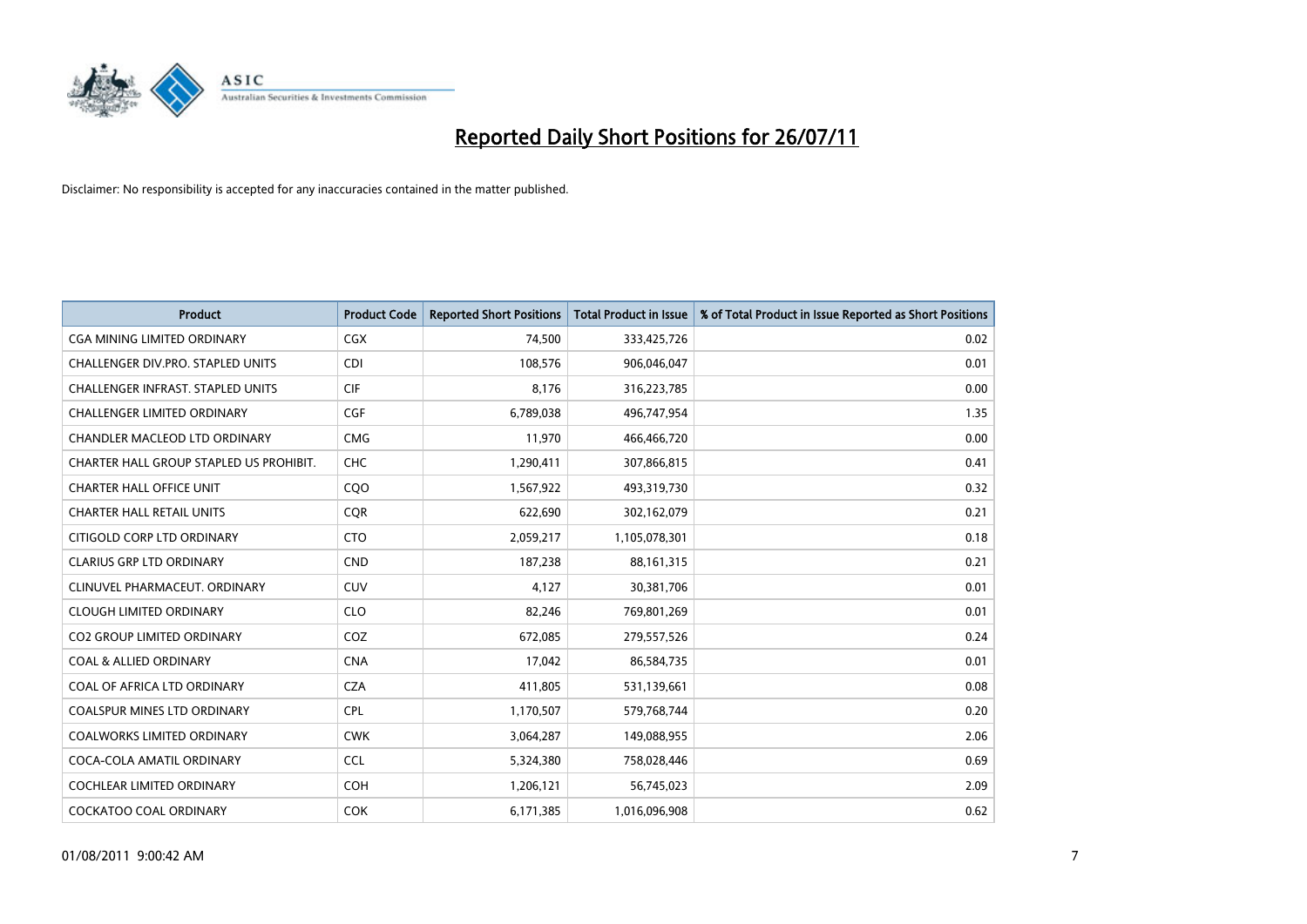

| <b>Product</b>                          | <b>Product Code</b> | <b>Reported Short Positions</b> | <b>Total Product in Issue</b> | % of Total Product in Issue Reported as Short Positions |
|-----------------------------------------|---------------------|---------------------------------|-------------------------------|---------------------------------------------------------|
| <b>COFFEY INTERNATIONAL ORDINARY</b>    | COF                 | 36,925                          | 134,066,081                   | 0.03                                                    |
| <b>COKAL LTD ORDINARY</b>               | <b>CKA</b>          | 392,815                         | 129,240,735                   | 0.30                                                    |
| COMMONWEALTH BANK, ORDINARY             | <b>CBA</b>          | 24,399,957                      | 1,558,647,244                 | 1.52                                                    |
| COMMONWEALTH PROP ORDINARY UNITS        | <b>CPA</b>          | 40,853,736                      | 2,449,599,711                 | 1.67                                                    |
| <b>COMPASS RESOURCES ORDINARY</b>       | <b>CMR</b>          | 160,952                         | 147,402,920                   | 0.11                                                    |
| <b>COMPUTERSHARE LTD ORDINARY</b>       | <b>CPU</b>          | 3,494,426                       | 555,664,059                   | 0.59                                                    |
| <b>CONNECTEAST GROUP STAPLED</b>        | <b>CEU</b>          | 11,371,450                      | 3,940,145,951                 | 0.28                                                    |
| CONQUEST MINING ORDINARY                | <b>COT</b>          | 313,445                         | 583,241,478                   | 0.04                                                    |
| CONSOLIDATED MEDIA, ORDINARY            | <b>CMI</b>          | 3,083,028                       | 561,834,996                   | 0.54                                                    |
| CONTANGO MICROCAP ORDINARY              | <b>CTN</b>          | 7,500                           | 146,423,793                   | 0.01                                                    |
| CONTINENTAL COAL LTD ORDINARY           | CCC                 | 739,375                         | 2,415,170,317                 | 0.03                                                    |
| <b>COOPER ENERGY LTD ORDINARY</b>       | <b>COE</b>          | 89,539                          | 292,576,001                   | 0.03                                                    |
| <b>COPPER STRIKE LTD ORDINARY</b>       | <b>CSE</b>          | 714                             | 129,455,571                   | 0.00                                                    |
| <b>CORDLIFE LIMITED ORDINARY</b>        | CBB                 |                                 | 150,887,354                   | 0.00                                                    |
| <b>COUNT FINANCIAL ORDINARY</b>         | COU                 | 621,875                         | 262,247,830                   | 0.24                                                    |
| <b>CREDIT CORP GROUP ORDINARY</b>       | <b>CCP</b>          | 235                             | 45,210,752                    | 0.00                                                    |
| <b>CROMWELL PROP STAPLED SECURITIES</b> | <b>CMW</b>          | 82,912                          | 964,737,315                   | 0.01                                                    |
| <b>CROWN LIMITED ORDINARY</b>           | <b>CWN</b>          | 1,983,643                       | 754,131,800                   | 0.25                                                    |
| <b>CSG LIMITED ORDINARY</b>             | CSV                 | 915,773                         | 282,567,499                   | 0.32                                                    |
| <b>CSL LIMITED ORDINARY</b>             | <b>CSL</b>          | 7,626,467                       | 527,960,909                   | 1.41                                                    |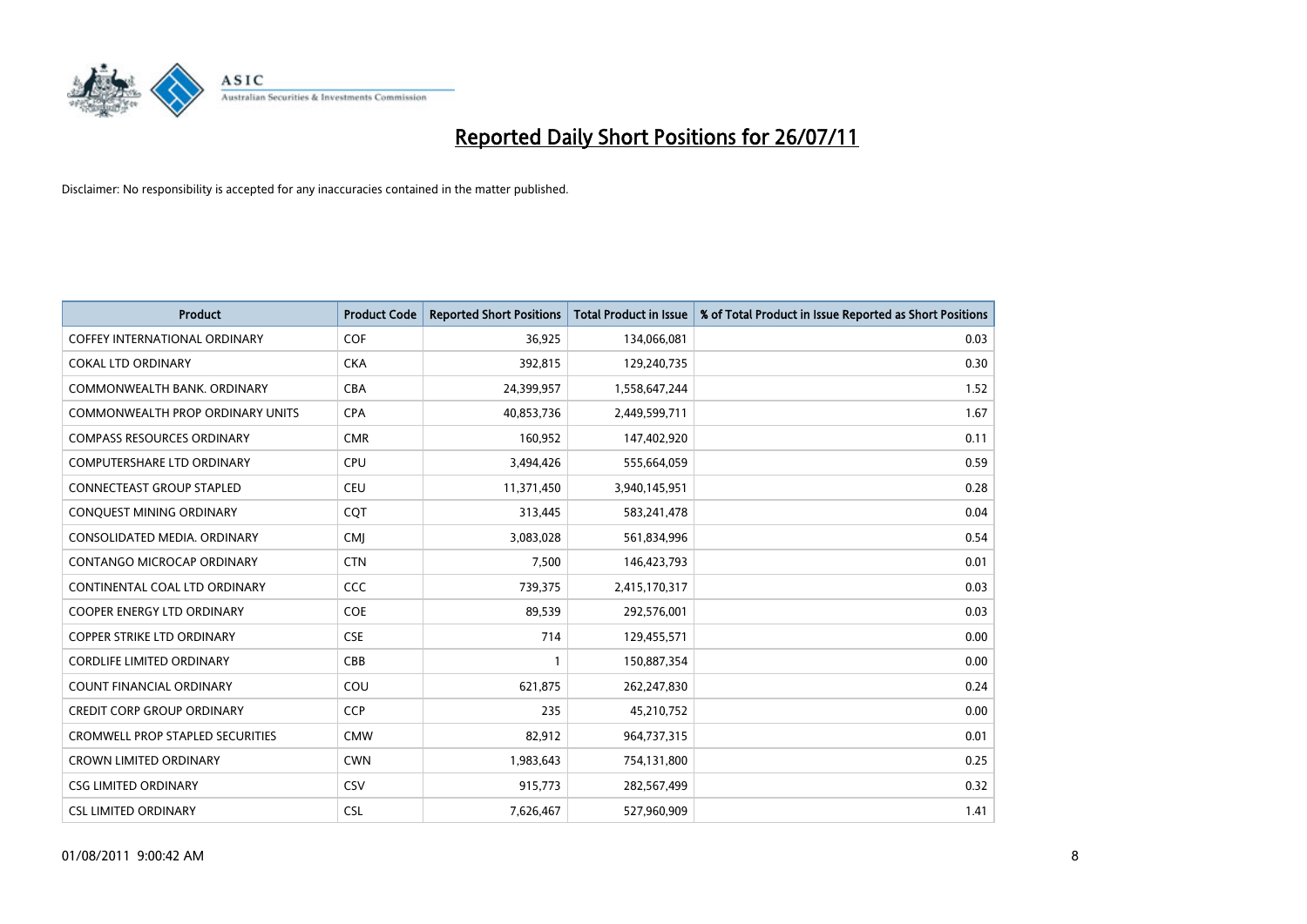

| <b>Product</b>                     | <b>Product Code</b> | <b>Reported Short Positions</b> | <b>Total Product in Issue</b> | % of Total Product in Issue Reported as Short Positions |
|------------------------------------|---------------------|---------------------------------|-------------------------------|---------------------------------------------------------|
| <b>CSR LIMITED ORDINARY</b>        | <b>CSR</b>          | 13,877,017                      | 506,000,315                   | 2.74                                                    |
| <b>CUDECO LIMITED ORDINARY</b>     | CDU                 | 1,297,992                       | 144,216,264                   | 0.90                                                    |
| <b>CUSTOMERS LIMITED ORDINARY</b>  | <b>CUS</b>          | 65,649                          | 134,869,357                   | 0.04                                                    |
| DART ENERGY LTD ORDINARY           | <b>DTE</b>          | 5,809,601                       | 720,674,545                   | 0.79                                                    |
| DAVID JONES LIMITED ORDINARY       | <b>DJS</b>          | 35,459,834                      | 520,751,395                   | 6.79                                                    |
| DECMIL GROUP LIMITED ORDINARY      | <b>DCG</b>          | 66,016                          | 124,254,568                   | 0.05                                                    |
| DEEP YELLOW LIMITED ORDINARY       | <b>DYL</b>          | 73.876                          | 1,127,534,458                 | 0.01                                                    |
| DEVINE LIMITED ORDINARY            | <b>DVN</b>          | 1,000                           | 634,918,223                   | 0.00                                                    |
| DEXUS PROPERTY GROUP STAPLED UNITS | <b>DXS</b>          | 37,822,963                      | 4,839,024,176                 | 0.76                                                    |
| <b>DEXUS RENTS TRUST RENTS</b>     | <b>DXRPA</b>        | 1,000                           | 2,040,000                     | 0.05                                                    |
| DISCOVERY METALS LTD ORDINARY      | <b>DML</b>          | 7,653,536                       | 437,114,481                   | 1.73                                                    |
| DOMINO PIZZA ENTERPR ORDINARY      | <b>DMP</b>          | 250,900                         | 68,407,674                    | 0.37                                                    |
| DOWNER EDI LIMITED ORDINARY        | <b>DOW</b>          | 5,233,734                       | 429,100,296                   | 1.22                                                    |
| DUET GROUP STAPLED US PROHIBIT.    | <b>DUE</b>          | 1,644,038                       | 909,692,991                   | 0.18                                                    |
| DULUXGROUP LIMITED ORDINARY        | <b>DLX</b>          | 7,812,870                       | 367,456,259                   | 2.11                                                    |
| DWS ADVANCED ORDINARY              | <b>DWS</b>          | 107,372                         | 132,362,763                   | 0.09                                                    |
| <b>EASTERN STAR GAS ORDINARY</b>   | ESG                 | 4,440,617                       | 991,717,041                   | 0.45                                                    |
| ECHO ENTERTAINMENT ORDINARY        | <b>EGP</b>          | 1,230,921                       | 688,019,737                   | 0.18                                                    |
| <b>ELDERS LIMITED ORDINARY</b>     | <b>ELD</b>          | 18,596,306                      | 448,598,480                   | 4.12                                                    |
| ELDORADO GOLD CORP CDI 1:1         | EAU                 | 17,459                          | 11,658,431                    | 0.15                                                    |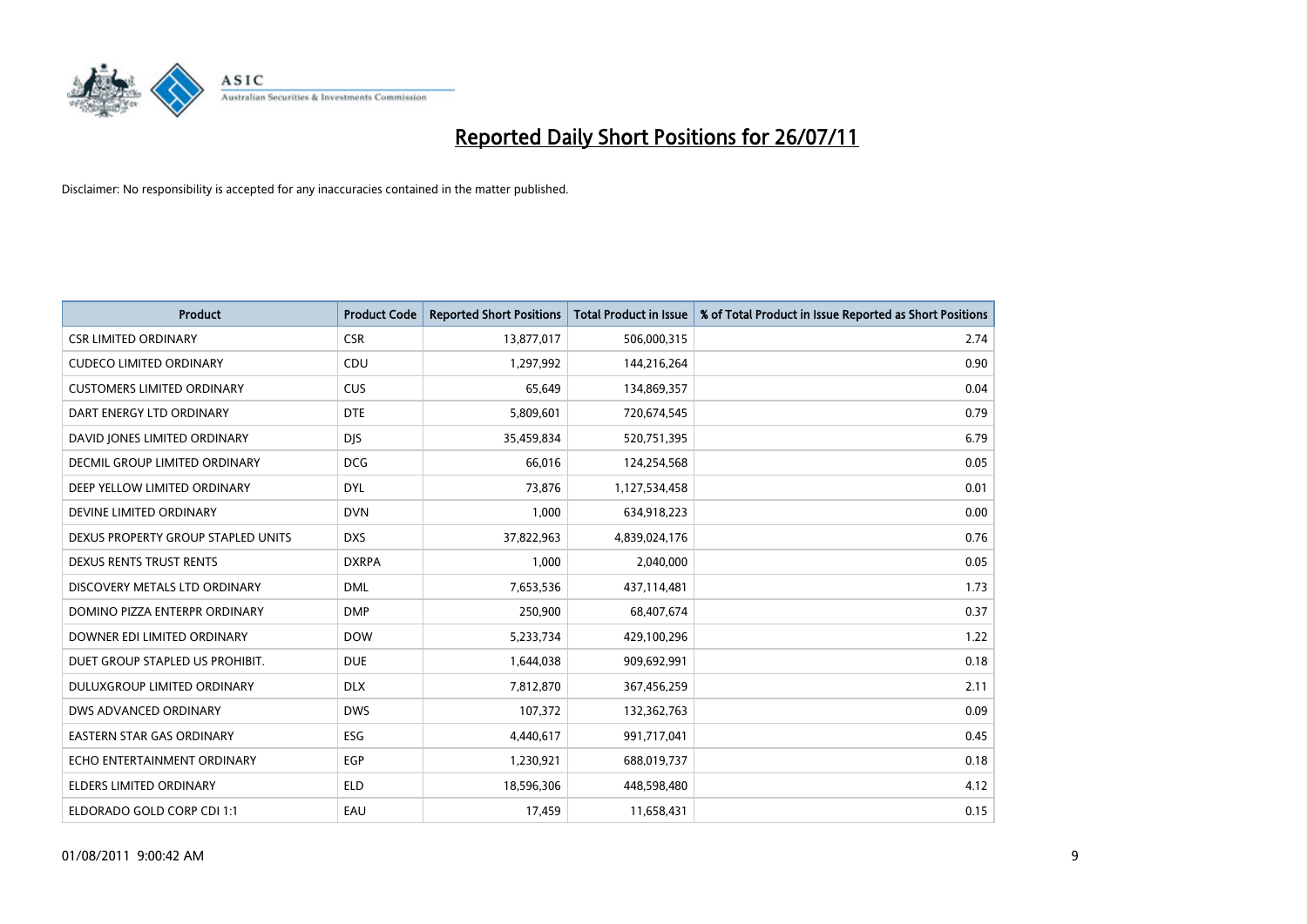

| <b>Product</b>                        | <b>Product Code</b> | <b>Reported Short Positions</b> | Total Product in Issue | % of Total Product in Issue Reported as Short Positions |
|---------------------------------------|---------------------|---------------------------------|------------------------|---------------------------------------------------------|
| ELEMENTAL MINERALS ORDINARY           | <b>ELM</b>          | 65,373                          | 173,223,082            | 0.04                                                    |
| ELEMENTOS LIMITED ORDINARY            | <b>ELT</b>          | 8                               | 77,068,979             | 0.00                                                    |
| ELIXIR PETROLEUM LTD ORDINARY         | <b>EXR</b>          | 324,400                         | 188,988,472            | 0.17                                                    |
| <b>EMECO HOLDINGS ORDINARY</b>        | <b>EHL</b>          | 1,975,761                       | 631,237,586            | 0.31                                                    |
| ENERGIA MINERALS LTD ORDINARY         | <b>EMX</b>          | 92,188                          | 82,500,005             | 0.11                                                    |
| <b>ENERGY RESOURCES ORDINARY 'A'</b>  | <b>ERA</b>          | 4,795,880                       | 190,737,934            | 2.52                                                    |
| ENERGY WORLD CORPOR, ORDINARY         | <b>EWC</b>          | 21,396,803                      | 1,734,166,672          | 1.22                                                    |
| ENTEK ENERGY LTD ORDINARY             | <b>ETE</b>          | 489,903                         | 510,657,387            | 0.10                                                    |
| <b>ENTELLECT LIMITED ORDINARY</b>     | <b>ESN</b>          | 464,050                         | 952,737,932            | 0.05                                                    |
| <b>ENVESTRA LIMITED ORDINARY</b>      | <b>ENV</b>          | 3,107,226                       | 1,468,560,201          | 0.21                                                    |
| EXTRACT RESOURCES ORDINARY            | <b>EXT</b>          | 475,853                         | 251,336,404            | 0.17                                                    |
| FAIRFAX MEDIA LTD ORDINARY            | <b>FXJ</b>          | 281,713,595                     | 2,351,955,725          | 11.98                                                   |
| FAR LTD ORDINARY                      | <b>FAR</b>          | 21,000,000                      | 1,245,401,164          | 1.69                                                    |
| <b>FERRAUS LIMITED ORDINARY</b>       | <b>FRS</b>          | 370                             | 249,598,565            | 0.00                                                    |
| FISHER & PAYKEL APP. ORDINARY         | <b>FPA</b>          | 18,298                          | 724,235,162            | 0.00                                                    |
| FISHER & PAYKEL H. ORDINARY           | <b>FPH</b>          | 2,418,209                       | 525,362,450            | 0.46                                                    |
| FKP PROPERTY GROUP STAPLED SECURITIES | <b>FKP</b>          | 29,537,816                      | 1,185,077,223          | 2.47                                                    |
| FLEETWOOD CORP ORDINARY               | <b>FWD</b>          | 545,508                         | 57,847,937             | 0.94                                                    |
| FLETCHER BUILDING ORDINARY            | <b>FBU</b>          | 6,732,212                       | 678,573,570            | 0.99                                                    |
| FLEXIGROUP LIMITED ORDINARY           | <b>FXL</b>          | 24,895                          | 276,292,173            | 0.01                                                    |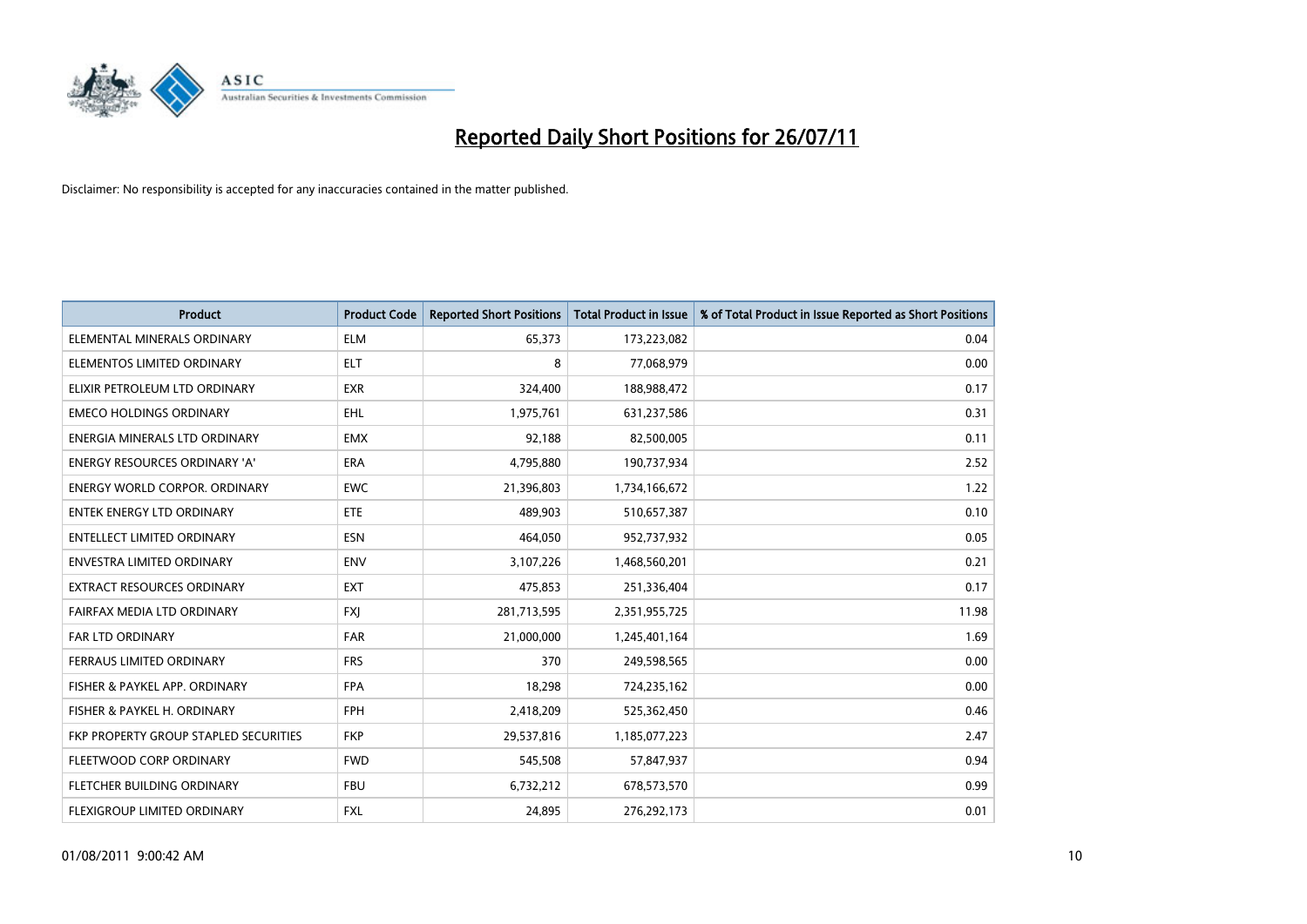

| <b>Product</b>                            | <b>Product Code</b> | <b>Reported Short Positions</b> | <b>Total Product in Issue</b> | % of Total Product in Issue Reported as Short Positions |
|-------------------------------------------|---------------------|---------------------------------|-------------------------------|---------------------------------------------------------|
| <b>FLIGHT CENTRE ORDINARY</b>             | <b>FLT</b>          | 4,365,576                       | 99,953,554                    | 4.36                                                    |
| <b>FLINDERS MINES LTD ORDINARY</b>        | <b>FMS</b>          | 21,335,231                      | 1,820,839,571                 | 1.16                                                    |
| <b>FOCUS MINERALS LTD ORDINARY</b>        | <b>FML</b>          | 5,500,497                       | 3,440,515,431                 | 0.16                                                    |
| FORGE GROUP LIMITED ORDINARY              | FGE                 | 74,017                          | 82,924,014                    | 0.09                                                    |
| FORTE ENERGY NL ORDINARY                  | <b>FTE</b>          | 2,658,986                       | 695,589,311                   | 0.38                                                    |
| FORTESCUE METALS GRP ORDINARY             | <b>FMG</b>          | 40,651,600                      | 3,113,348,659                 | 1.27                                                    |
| <b>FOSTER'S GROUP ORDINARY</b>            | <b>FGL</b>          | 6,023,477                       | 1,940,894,542                 | 0.30                                                    |
| FTD CORPORATION ORDINARY                  | <b>FTD</b>          | 8,088                           | 36,474,593                    | 0.02                                                    |
| <b>FUNTASTIC LIMITED ORDINARY</b>         | <b>FUN</b>          | 322,528                         | 340,997,682                   | 0.09                                                    |
| <b>G.U.D. HOLDINGS ORDINARY</b>           | <b>GUD</b>          | 292,635                         | 69,089,611                    | 0.40                                                    |
| <b>GALAXY RESOURCES ORDINARY</b>          | GXY                 | 1,369,362                       | 323,327,000                   | 0.42                                                    |
| <b>GEODYNAMICS LIMITED ORDINARY</b>       | GDY                 | 35,392                          | 336,892,832                   | 0.01                                                    |
| <b>GINDALBIE METALS LTD ORDINARY</b>      | <b>GBG</b>          | 38,667,694                      | 935,615,590                   | 4.14                                                    |
| <b>GLOBAL MINING ORDINARY</b>             | GMI                 | 8,951                           | 191,820,968                   | 0.00                                                    |
| <b>GLOUCESTER COAL ORDINARY</b>           | GCL                 | 254,499                         | 202,905,967                   | 0.12                                                    |
| <b>GME RESOURCES LTD ORDINARY</b>         | <b>GME</b>          | 800                             | 322,635,902                   | 0.00                                                    |
| <b>GOLDEN WEST RESOURCE ORDINARY</b>      | <b>GWR</b>          | 1,617                           | 192,082,567                   | 0.00                                                    |
| <b>GOODMAN FIELDER. ORDINARY</b>          | <b>GFF</b>          | 21,798,721                      | 1,380,386,438                 | 1.58                                                    |
| <b>GOODMAN GROUP STAPLED US PROHIBIT.</b> | <b>GMG</b>          | 26,008,839                      | 7,394,607,411                 | 0.33                                                    |
| <b>GPT GROUP STAPLED SEC.</b>             | GPT                 | 12,375,012                      | 1,855,529,431                 | 0.63                                                    |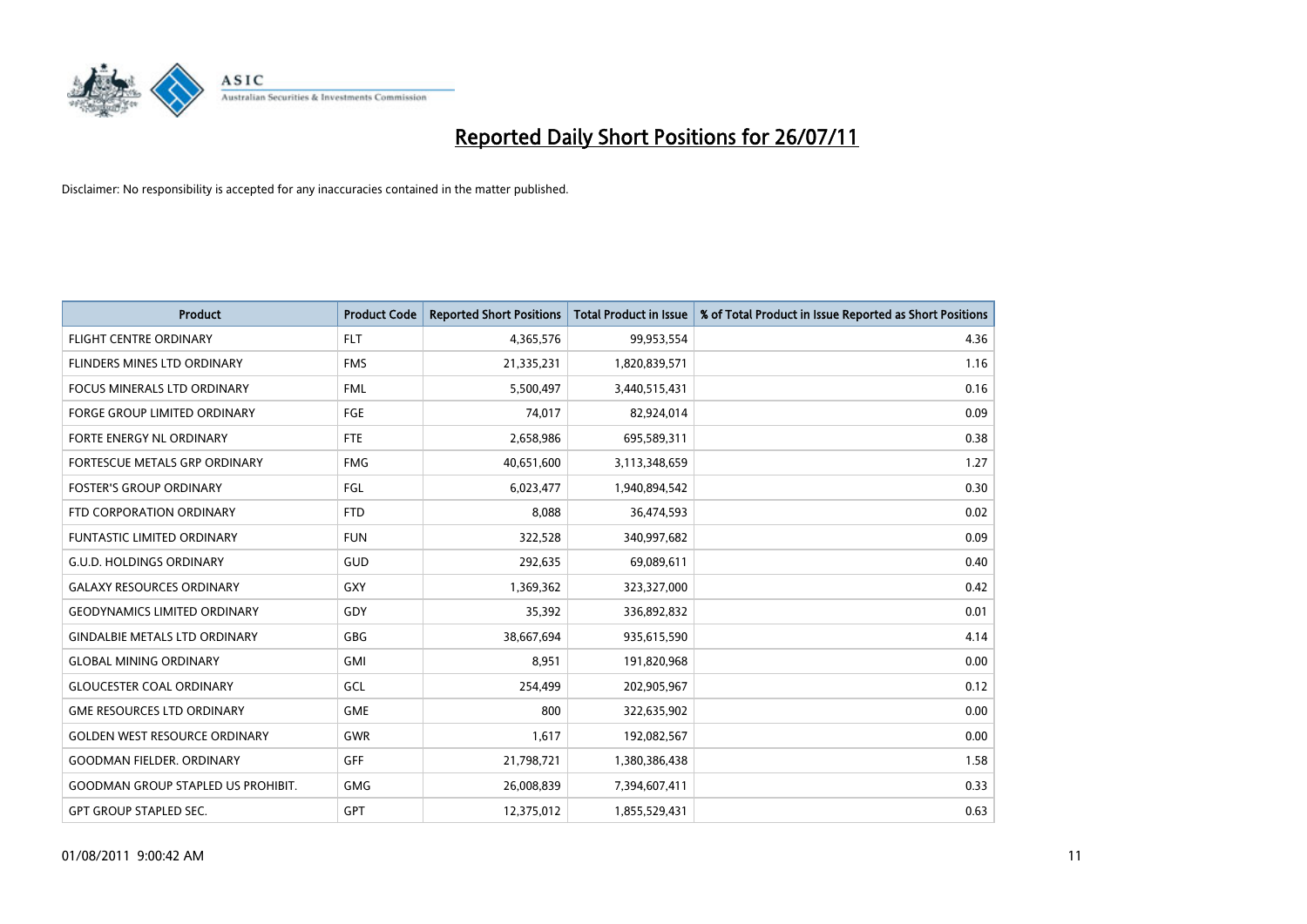

| <b>Product</b>                            | <b>Product Code</b> | <b>Reported Short Positions</b> | <b>Total Product in Issue</b> | % of Total Product in Issue Reported as Short Positions |
|-------------------------------------------|---------------------|---------------------------------|-------------------------------|---------------------------------------------------------|
| <b>GRAINCORP LIMITED A CLASS ORDINARY</b> | <b>GNC</b>          | 784,924                         | 198,318,900                   | 0.39                                                    |
| <b>GRANGE RESOURCES. ORDINARY</b>         | <b>GRR</b>          | 222,970                         | 1,153,181,487                 | 0.01                                                    |
| <b>GREENCAP LIMITED ORDINARY</b>          | GCG                 |                                 | 262,515,385                   | 0.00                                                    |
| <b>GREENLAND MIN EN LTD ORDINARY</b>      | GGG                 | 1,632,389                       | 410,407,582                   | 0.40                                                    |
| <b>GRYPHON MINERALS LTD ORDINARY</b>      | GRY                 | 1,929,976                       | 299,922,058                   | 0.65                                                    |
| <b>GUILDFORD COAL LTD ORDINARY</b>        | <b>GUF</b>          | 1,698,029                       | 217,469,617                   | 0.78                                                    |
| <b>GUINNESS PEAT GROUP. CDI 1:1</b>       | GPG                 | 1,226,373                       | 252,553,989                   | 0.48                                                    |
| <b>GUNNS LIMITED ORDINARY</b>             | <b>GNS</b>          | 65,300,112                      | 848,401,559                   | 7.68                                                    |
| <b>GWA GROUP LTD ORDINARY</b>             | <b>GWA</b>          | 7,359,442                       | 301,525,014                   | 2.42                                                    |
| HARVEY NORMAN ORDINARY                    | <b>HVN</b>          | 51,160,576                      | 1,062,316,784                 | 4.82                                                    |
| HASTIE GROUP LIMITED ORDINARY             | <b>HST</b>          | 3,346,070                       | 1,061,919,613                 | 0.30                                                    |
| HASTINGS DIVERSIFIED STAPLED SECURITY     | <b>HDF</b>          | 1,894,325                       | 530,001,072                   | 0.35                                                    |
| <b>HEARTWARE INT INC CDI 35:1</b>         | <b>HIN</b>          | 272,008                         | 48,598,550                    | 0.56                                                    |
| <b>HENDERSON GROUP CDI 1:1</b>            | <b>HGG</b>          | 6,535,750                       | 621,996,994                   | 1.05                                                    |
| HFA HOLDINGS LIMITED ORDINARY             | <b>HFA</b>          | 473,513                         | 117,332,831                   | 0.39                                                    |
| <b>HIGHLANDS PACIFIC ORDINARY</b>         | <b>HIG</b>          | 2,515,873                       | 686,082,148                   | 0.36                                                    |
| HILLGROVE RES LTD ORDINARY                | <b>HGO</b>          | 458,641                         | 793,698,575                   | 0.06                                                    |
| HILLS HOLDINGS LTD ORDINARY               | <b>HIL</b>          | 3,424,542                       | 249,139,016                   | 1.37                                                    |
| HORIZON OIL LIMITED ORDINARY              | <b>HZN</b>          | 8,823,698                       | 1,130,811,515                 | 0.77                                                    |
| HUNNU COAL LIMITED ORDINARY               | <b>HUN</b>          | 253,613                         | 212,565,002                   | 0.12                                                    |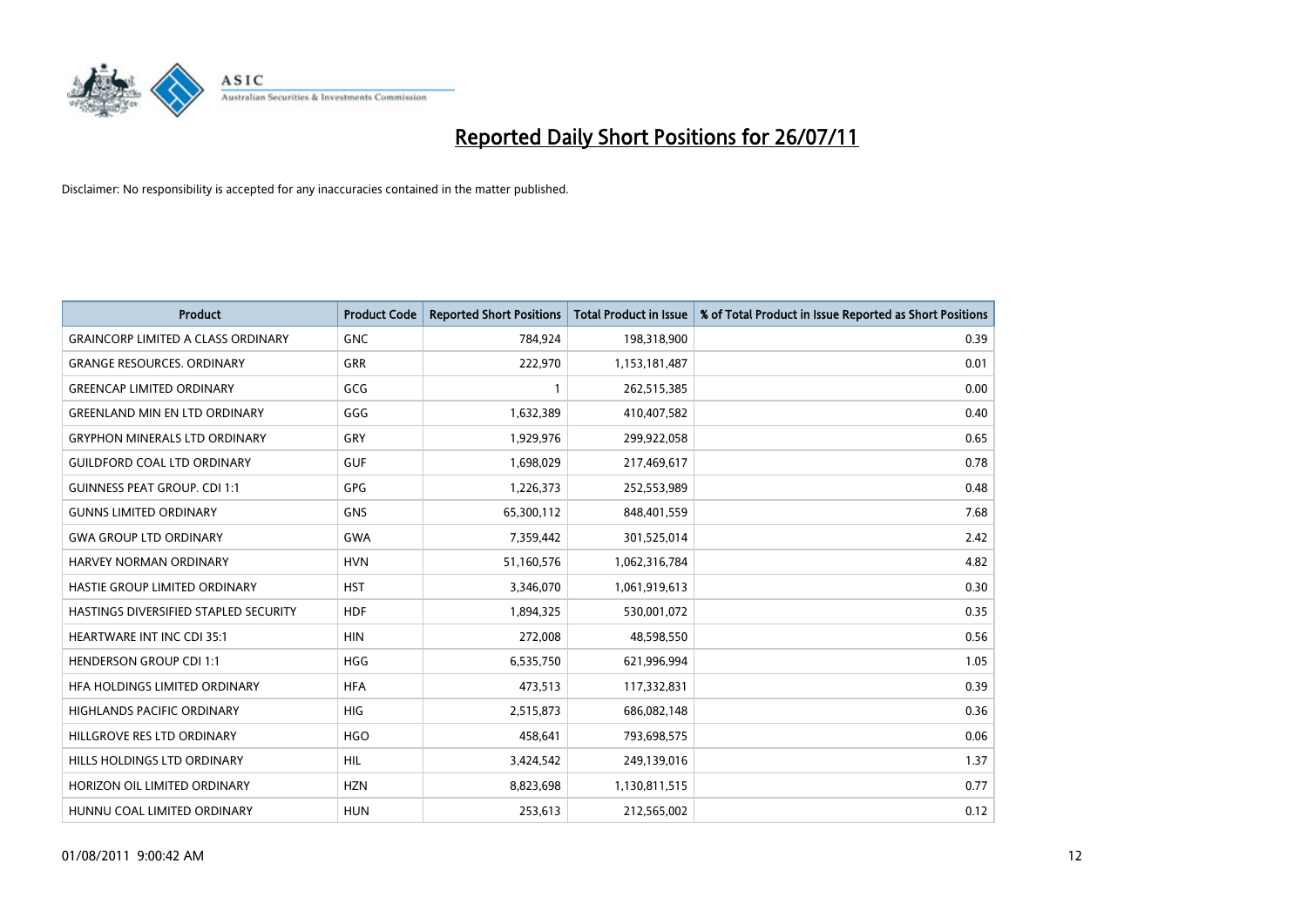

| <b>Product</b>                                | <b>Product Code</b> | <b>Reported Short Positions</b> | Total Product in Issue | % of Total Product in Issue Reported as Short Positions |
|-----------------------------------------------|---------------------|---------------------------------|------------------------|---------------------------------------------------------|
| <b>ICON ENERGY LIMITED ORDINARY</b>           | <b>ICN</b>          | 71,010                          | 469,301,394            | 0.01                                                    |
| <b>IINET LIMITED ORDINARY</b>                 | <b>IIN</b>          | 1,205,602                       | 152,160,119            | 0.79                                                    |
| <b>IKWEZI MINING LTD ORDINARY</b>             | <b>IKW</b>          | 2,039,458                       | 168,800,000            | 1.21                                                    |
| ILUKA RESOURCES ORDINARY                      | <b>ILU</b>          | 2,494,839                       | 418,700,517            | 0.58                                                    |
| <b>IMDEX LIMITED ORDINARY</b>                 | <b>IMD</b>          | 32,857                          | 199,414,165            | 0.01                                                    |
| IMF (AUSTRALIA) LTD ORDINARY                  | <b>IMF</b>          | 329,821                         | 123,828,193            | 0.26                                                    |
| <b>IMX RESOURCES LTD ORDINARY</b>             | <b>IXR</b>          | 20,000                          | 262,612,803            | 0.01                                                    |
| <b>INCITEC PIVOT ORDINARY</b>                 | IPL                 | 2,325,030                       | 1,628,730,107          | 0.13                                                    |
| <b>INDAGO RESOURCES LTD ORDINARY</b>          | <b>IDG</b>          | 8.179                           | 4,912,554              | 0.17                                                    |
| <b>INDEPENDENCE GROUP ORDINARY</b>            | <b>IGO</b>          | 832,062                         | 202,907,135            | 0.41                                                    |
| INDOPHIL RESOURCES ORDINARY                   | <b>IRN</b>          | 13,456,911                      | 995,437,860            | 1.35                                                    |
| <b>INDUSTREA LIMITED ORDINARY</b>             | IDL                 | 1,565,373                       | 364,733,566            | 0.42                                                    |
| <b>INFIGEN ENERGY STAPLED SECURITIES</b>      | <b>IFN</b>          | 4,096,453                       | 762,265,972            | 0.56                                                    |
| ING RE COM GROUP STAPLED SECURITIES           | <b>ILF</b>          | 9,075                           | 441,029,194            | 0.00                                                    |
| <b>INSURANCE AUSTRALIA ORDINARY</b>           | <b>IAG</b>          | 9,483,225                       | 2,079,034,021          | 0.47                                                    |
| INT GOLDFIELDS LTD ORDINARY                   | <b>IGS</b>          | 12,197,682                      | 571,520,386            | 2.13                                                    |
| INTEGRA MINING LTD. ORDINARY                  | <b>IGR</b>          | 5,263,750                       | 841,525,727            | 0.62                                                    |
| <b>INTREPID MINES ORDINARY</b>                | <b>IAU</b>          | 4,981,119                       | 521,727,606            | 0.96                                                    |
| <b>INVESTA OFFICE FUND STAPLED SECURITIES</b> | <b>IOF</b>          | 7,024,445                       | 2,729,071,212          | 0.24                                                    |
| <b>INVOCARE LIMITED ORDINARY</b>              | <b>IVC</b>          | 888,694                         | 107,912,897            | 0.81                                                    |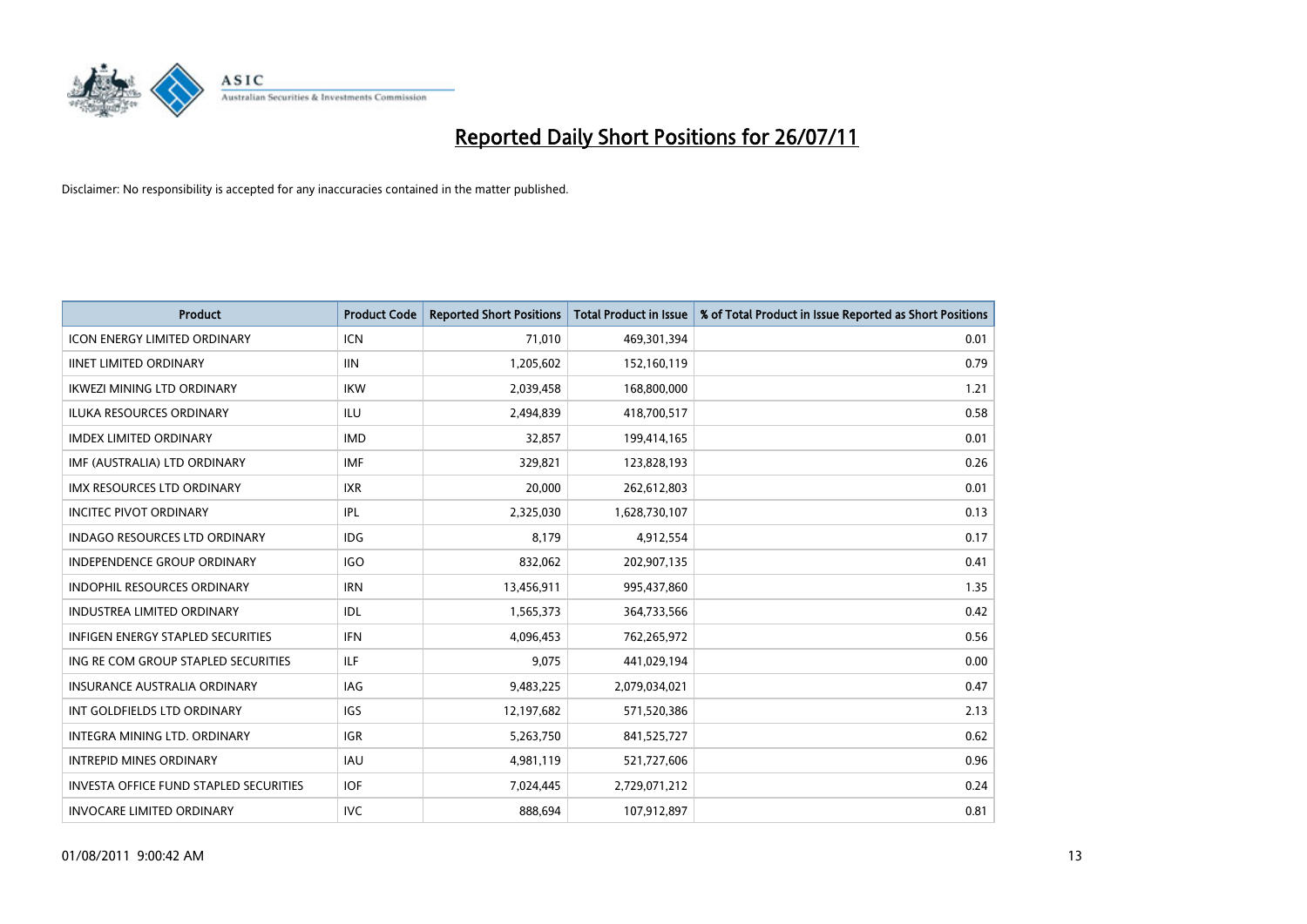

| <b>Product</b>                            | <b>Product Code</b> | <b>Reported Short Positions</b> | <b>Total Product in Issue</b> | % of Total Product in Issue Reported as Short Positions |
|-------------------------------------------|---------------------|---------------------------------|-------------------------------|---------------------------------------------------------|
| <b>ION LIMITED ORDINARY</b>               | <b>ION</b>          | 164,453                         | 256,365,105                   | 0.06                                                    |
| <b>IOOF HOLDINGS LTD ORDINARY</b>         | IFL                 | 720,758                         | 229,794,395                   | 0.31                                                    |
| <b>IRESS MARKET TECH. ORDINARY</b>        | <b>IRE</b>          | 2,165,933                       | 126,992,462                   | 1.69                                                    |
| <b>IRON ORE HOLDINGS ORDINARY</b>         | <b>IOH</b>          | 42,423                          | 166,087,005                   | 0.02                                                    |
| ISHARES MSCI AUS 200 ISHARES MSCI AUS 200 | IOZ                 | 30,026                          | 1,950,015                     | 1.54                                                    |
| ISHARES MSCI EM MKTS CDI 1:1              | <b>IEM</b>          | 18,083                          | 425,700,000                   | 0.00                                                    |
| <b>ISHARES S&amp;P 500 CDI 1:1</b>        | <b>IVV</b>          | 3,883                           | 116,350,000                   | 0.00                                                    |
| ISHARES S&P HIGH DIV ISHARES S&P HIGH DIV | <b>IHD</b>          | 6,253                           | 2,200,055                     | 0.28                                                    |
| ISHARES SMALL ORDS ISHARES SMALL ORDS     | <b>ISO</b>          | 75,254                          | 3,900,000                     | 1.93                                                    |
| <b>ISOFT GROUP LIMITED ORDINARY</b>       | <b>ISF</b>          | 11,117,658                      | 1,076,986,272                 | 1.03                                                    |
| <b>IVANHOE AUSTRALIA ORDINARY</b>         | <b>IVA</b>          | 84,018                          | 418,709,553                   | 0.01                                                    |
| JAMES HARDIE INDUST CHESS DEPOSITARY INT  | <b>IHX</b>          | 24,066,995                      | 437,311,611                   | 5.49                                                    |
| <b>JAMESON RESOURCES ORDINARY</b>         | <b>JAL</b>          | 1,600,000                       | 95,828,865                    | 1.67                                                    |
| <b>JB HI-FI LIMITED ORDINARY</b>          | <b>IBH</b>          | 16,671,878                      | 98,535,763                    | 16.91                                                   |
| <b>JUPITER MINES ORDINARY</b>             | <b>IMS</b>          | 37,260                          | 1,561,035,037                 | 0.00                                                    |
| KAGARA LTD ORDINARY                       | KZL                 | 8,620,991                       | 708,583,836                   | 1.19                                                    |
| KANGAROO RES LTD ORDINARY                 | <b>KRL</b>          | 600,000                         | 3,434,430,012                 | 0.02                                                    |
| KAROON GAS AUSTRALIA ORDINARY             | <b>KAR</b>          | 1,600,984                       | 221,420,769                   | 0.71                                                    |
| KATHMANDU HOLD LTD ORDINARY               | <b>KMD</b>          | 1,046,769                       | 200,000,000                   | 0.51                                                    |
| KEYBRIDGE CAPITAL ORDINARY                | <b>KBC</b>          | 5,999                           | 172,070,564                   | 0.00                                                    |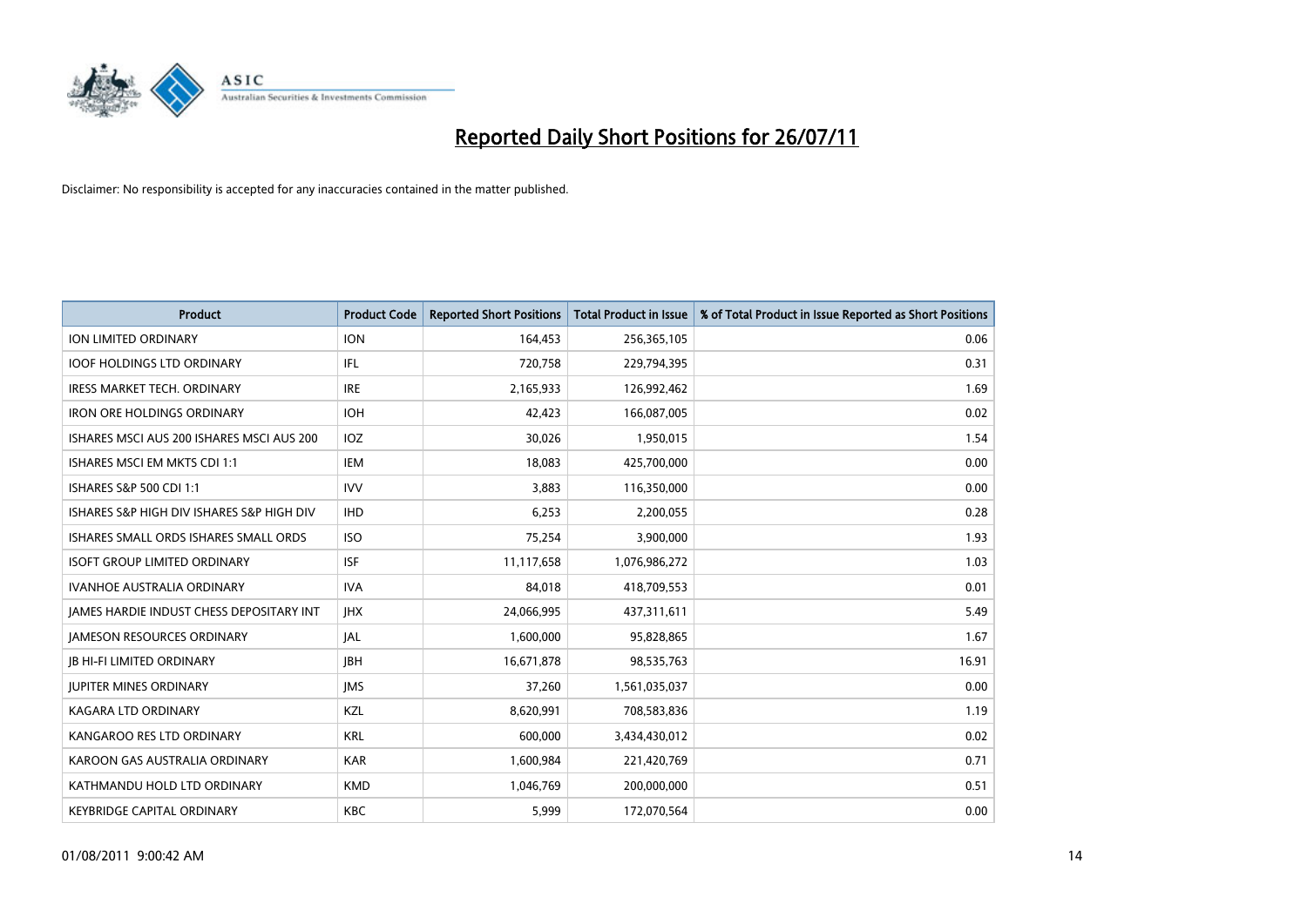

| <b>Product</b>                        | <b>Product Code</b> | <b>Reported Short Positions</b> | <b>Total Product in Issue</b> | % of Total Product in Issue Reported as Short Positions |
|---------------------------------------|---------------------|---------------------------------|-------------------------------|---------------------------------------------------------|
| KIMBERLEY METALS LTD ORDINARY         | <b>KBL</b>          | 1,820                           | 164,452,978                   | 0.00                                                    |
| KINGSGATE CONSOLID. ORDINARY          | <b>KCN</b>          | 2,812,267                       | 135,338,157                   | 2.08                                                    |
| KINGSROSE MINING LTD ORDINARY         | <b>KRM</b>          | 569,457                         | 264,688,064                   | 0.21                                                    |
| LEIGHTON HOLDINGS ORDINARY            | LEI                 | 7,199,608                       | 336,515,596                   | 2.12                                                    |
| LEND LEASE GROUP UNIT/ORD STAPLED     | LLC                 | 2,739,567                       | 570,915,669                   | 0.45                                                    |
| LINC ENERGY LTD ORDINARY              | <b>LNC</b>          | 6,137,284                       | 503,418,900                   | 1.22                                                    |
| LIQUEFIED NATURAL ORDINARY            | LNG                 | 335,739                         | 267,699,015                   | 0.13                                                    |
| LUDOWICI LIMITED ORDINARY             | LDW                 | 6,496                           | 27,451,093                    | 0.02                                                    |
| LYNAS CORPORATION ORDINARY            | <b>LYC</b>          | 46,181,556                      | 1,713,646,913                 | 2.74                                                    |
| MACARTHUR COAL ORDINARY               | <b>MCC</b>          | 921,991                         | 302,092,343                   | 0.30                                                    |
| MACMAHON HOLDINGS ORDINARY            | <b>MAH</b>          | 6,352,642                       | 733,711,705                   | 0.86                                                    |
| MACO ATLAS ROADS GRP ORDINARY STAPLED | <b>MQA</b>          | 6,242,912                       | 452,345,907                   | 1.37                                                    |
| MACQUARIE GROUP LTD ORDINARY          | <b>MOG</b>          | 5,226,778                       | 348,276,927                   | 1.47                                                    |
| MAP GROUP STAPLED US PROHIBIT.        | <b>MAP</b>          | 4,993,853                       | 1,861,210,782                 | 0.25                                                    |
| <b>MATRIX C &amp; E LTD ORDINARY</b>  | <b>MCE</b>          | 103,208                         | 77,081,507                    | 0.13                                                    |
| MCMILLAN SHAKESPEARE ORDINARY         | <b>MMS</b>          | 52,886                          | 68,081,810                    | 0.07                                                    |
| MCPHERSON'S LTD ORDINARY              | <b>MCP</b>          | 218,171                         | 72,401,758                    | 0.30                                                    |
| MEDUSA MINING LTD ORDINARY            | <b>MML</b>          | 1,467,343                       | 188,233,911                   | 0.77                                                    |
| MELBOURNE IT LIMITED ORDINARY         | <b>MLB</b>          | 182,722                         | 80,662,621                    | 0.23                                                    |
| MEO AUSTRALIA LTD ORDINARY            | <b>MEO</b>          | 2,396,283                       | 539,913,260                   | 0.43                                                    |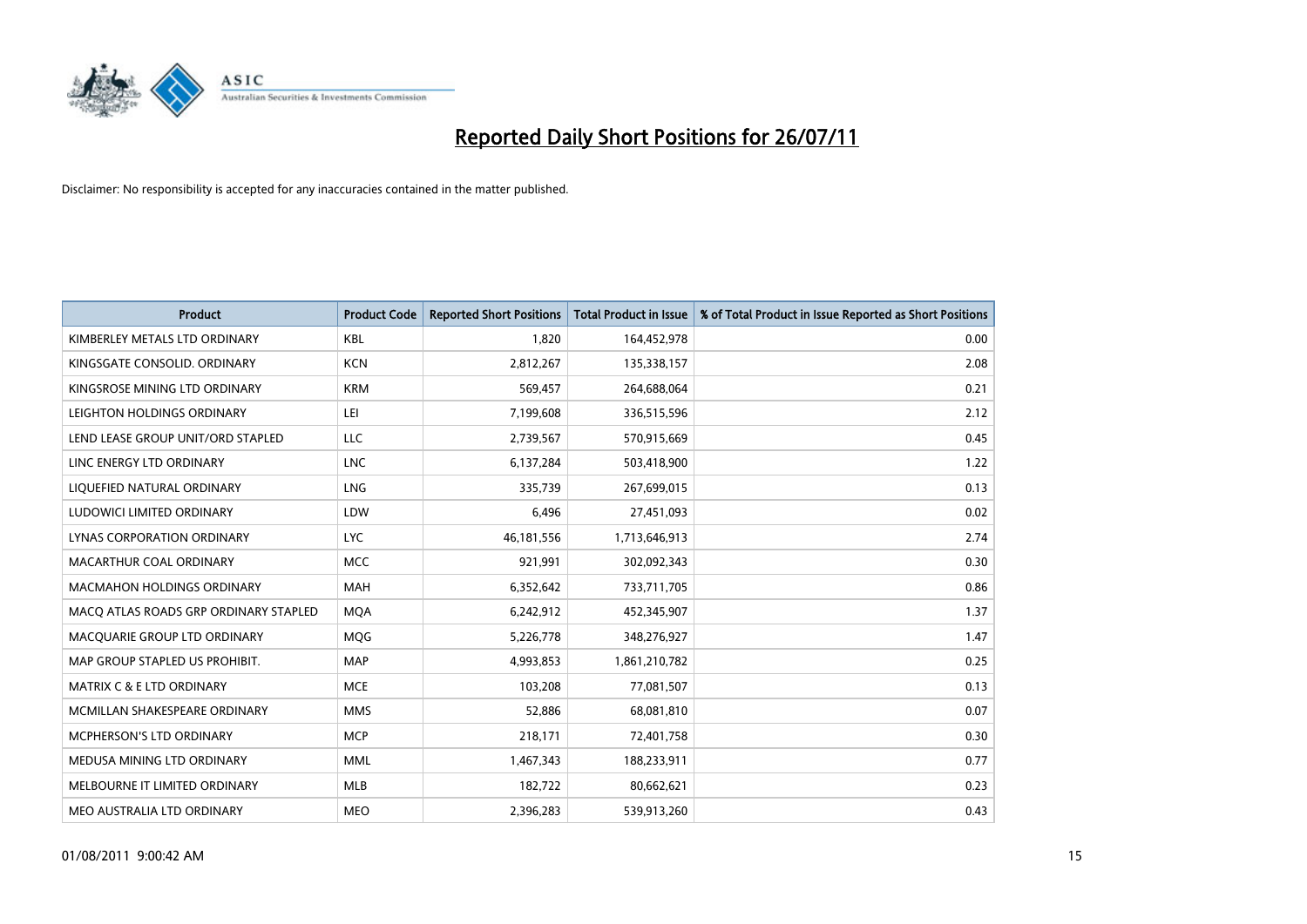

| <b>Product</b>                     | <b>Product Code</b> | <b>Reported Short Positions</b> | <b>Total Product in Issue</b> | % of Total Product in Issue Reported as Short Positions |
|------------------------------------|---------------------|---------------------------------|-------------------------------|---------------------------------------------------------|
| <b>MERMAID MARINE ORDINARY</b>     | <b>MRM</b>          | 2,065,650                       | 215,376,756                   | 0.95                                                    |
| MESOBLAST LIMITED ORDINARY         | <b>MSB</b>          | 2,039,584                       | 280,425,258                   | 0.73                                                    |
| METALS X LIMITED ORDINARY          | <b>MLX</b>          | 368,473                         | 1,365,661,782                 | 0.03                                                    |
| METCASH LIMITED ORDINARY           | <b>MTS</b>          | 32,597,090                      | 768,928,924                   | 4.23                                                    |
| METGASCO LIMITED ORDINARY          | <b>MEL</b>          | 633,486                         | 276,213,791                   | 0.24                                                    |
| METMINCO LIMITED ORDINARY          | <b>MNC</b>          | 2,251,278                       | 1,462,616,146                 | 0.15                                                    |
| MHM METALS LIMITED ORDINARY        | <b>MHM</b>          | 79.633                          | 102,234,410                   | 0.08                                                    |
| MICLYN EXP OFFSHR ORDINARY         | <b>MIO</b>          | 270,756                         | 274,618,684                   | 0.09                                                    |
| MINARA RESOURCES ORDINARY          | <b>MRE</b>          | 16,126,825                      | 1,169,424,487                 | 1.37                                                    |
| MINCOR RESOURCES NL ORDINARY       | <b>MCR</b>          | 1,240,664                       | 200,608,804                   | 0.61                                                    |
| MINEMAKERS LIMITED ORDINARY        | <b>MAK</b>          | 44,227                          | 227,003,950                   | 0.02                                                    |
| MINERAL DEPOSITS ORDINARY          | <b>MDL</b>          | 159,137                         | 83,538,786                    | 0.19                                                    |
| MINERAL RESOURCES, ORDINARY        | <b>MIN</b>          | 542,202                         | 169,208,017                   | 0.31                                                    |
| MIRABELA NICKEL LTD ORDINARY       | <b>MBN</b>          | 11,225,869                      | 491,781,237                   | 2.29                                                    |
| MIRVAC GROUP STAPLED SECURITIES    | <b>MGR</b>          | 34,672,510                      | 3,416,924,188                 | 0.99                                                    |
| MISSION NEWENERGY ORDINARY         | <b>MBT</b>          | 1,400                           | 8,598,971                     | 0.02                                                    |
| MOLOPO ENERGY LTD ORDINARY         | <b>MPO</b>          | 1,533,664                       | 247,940,175                   | 0.61                                                    |
| MOLY MINES LIMITED ORDINARY        | <b>MOL</b>          | 43,342                          | 384,893,989                   | 0.01                                                    |
| <b>MONADELPHOUS GROUP ORDINARY</b> | <b>MND</b>          | 626,899                         | 87,576,827                    | 0.73                                                    |
| MORTGAGE CHOICE LTD ORDINARY       | <b>MOC</b>          | 13,082                          | 119,948,255                   | 0.01                                                    |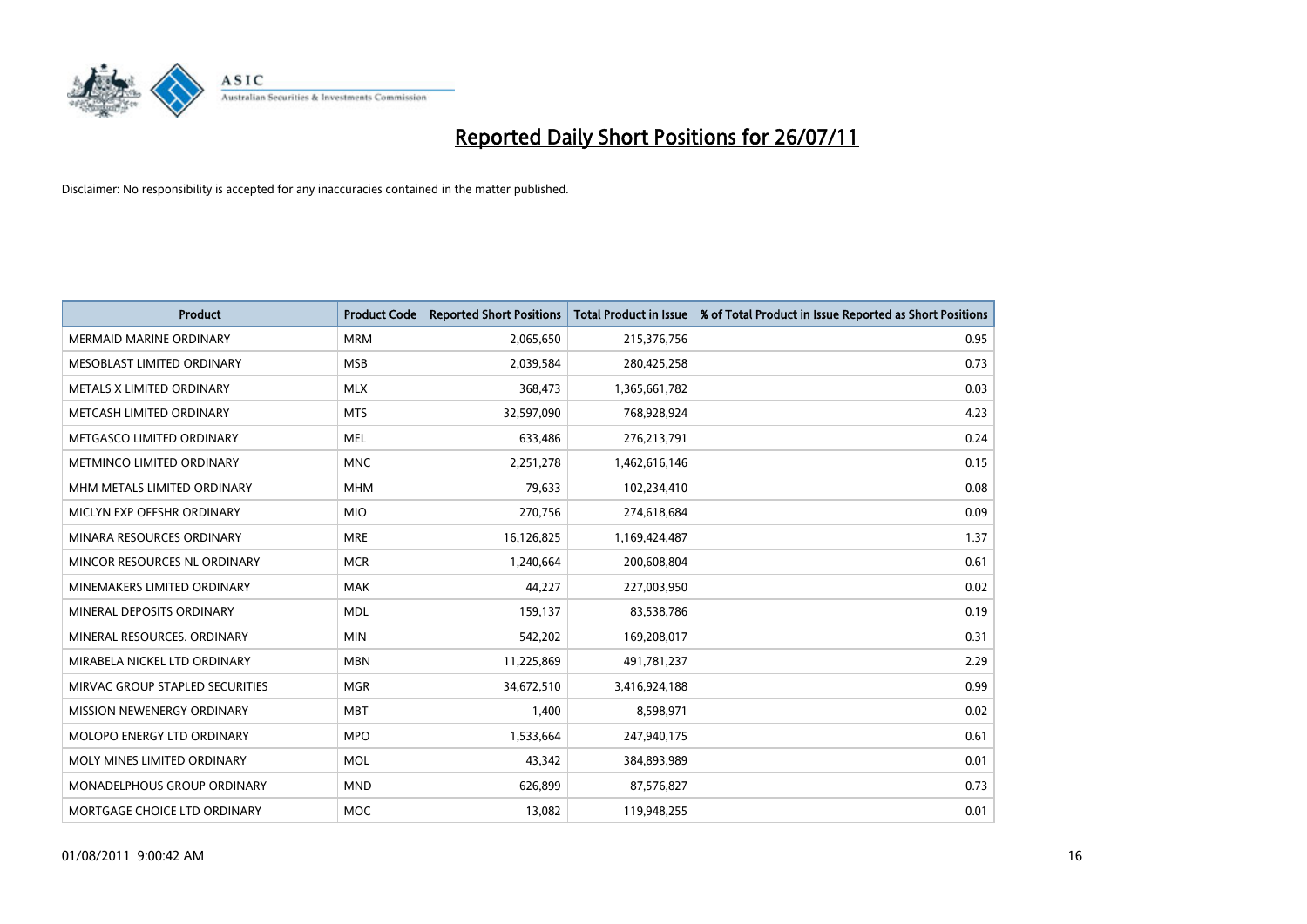

| <b>Product</b>                    | <b>Product Code</b> | <b>Reported Short Positions</b> | Total Product in Issue | % of Total Product in Issue Reported as Short Positions |
|-----------------------------------|---------------------|---------------------------------|------------------------|---------------------------------------------------------|
| <b>MOUNT GIBSON IRON ORDINARY</b> | <b>MGX</b>          | 11,696,979                      | 1,082,570,693          | 1.09                                                    |
| MSF SUGAR LIMITED ORDINARY        | <b>MSF</b>          | 19,208                          | 69,165,378             | 0.03                                                    |
| MULTIPLEX SITES SITES             | <b>MXUPA</b>        | 36                              | 4,500,000              | 0.00                                                    |
| MURCHISON METALS LTD ORDINARY     | <b>MMX</b>          | 12,633,073                      | 437,309,555            | 2.88                                                    |
| MYER HOLDINGS LTD ORDINARY        | <b>MYR</b>          | 25,991,868                      | 582,947,884            | 4.46                                                    |
| <b>MYSTATE LIMITED ORDINARY</b>   | <b>MYS</b>          | 1,400                           | 67,439,158             | 0.00                                                    |
| NATIONAL AUST. BANK ORDINARY      | <b>NAB</b>          | 13,683,669                      | 2,201,147,145          | 0.60                                                    |
| NATURAL FUEL LIMITED ORDINARY     | <b>NFL</b>          |                                 | 1,121,912              | 0.00                                                    |
| NAVIGATOR RESOURCES ORDINARY      | <b>NAV</b>          | 500                             | 465,791,748            | 0.00                                                    |
| NAVITAS LIMITED ORDINARY          | <b>NVT</b>          | 3,553,461                       | 375,230,115            | 0.96                                                    |
| NEPTUNE MARINE ORDINARY           | <b>NMS</b>          | 910,236                         | 1,748,545,632          | 0.05                                                    |
| NEW HOPE CORPORATION ORDINARY     | <b>NHC</b>          | 689,242                         | 830,230,549            | 0.08                                                    |
| NEWCREST MINING ORDINARY          | <b>NCM</b>          | 4,774,531                       | 765,000,000            | 0.61                                                    |
| NEWS CORP A NON-VOTING CDI        | <b>NWSLV</b>        | 4,461,642                       | 1,829,969,757          | 0.24                                                    |
| NEWS CORP B VOTING CDI            | <b>NWS</b>          | 4,763,007                       | 798,520,953            | 0.59                                                    |
| NEXBIS LIMITED ORDINARY           | <b>NBS</b>          | 63,733                          | 798,356,704            | 0.01                                                    |
| NEXUS ENERGY LIMITED ORDINARY     | <b>NXS</b>          | 18,709,717                      | 1,326,337,066          | 1.41                                                    |
| NIB HOLDINGS LIMITED ORDINARY     | <b>NHF</b>          | 4,911                           | 466,733,110            | 0.00                                                    |
| NICK SCALI LIMITED ORDINARY       | <b>NCK</b>          | 35,846                          | 81,000,000             | 0.04                                                    |
| NIDO PETROLEUM ORDINARY           | <b>NDO</b>          | 86,928                          | 1,389,163,151          | 0.00                                                    |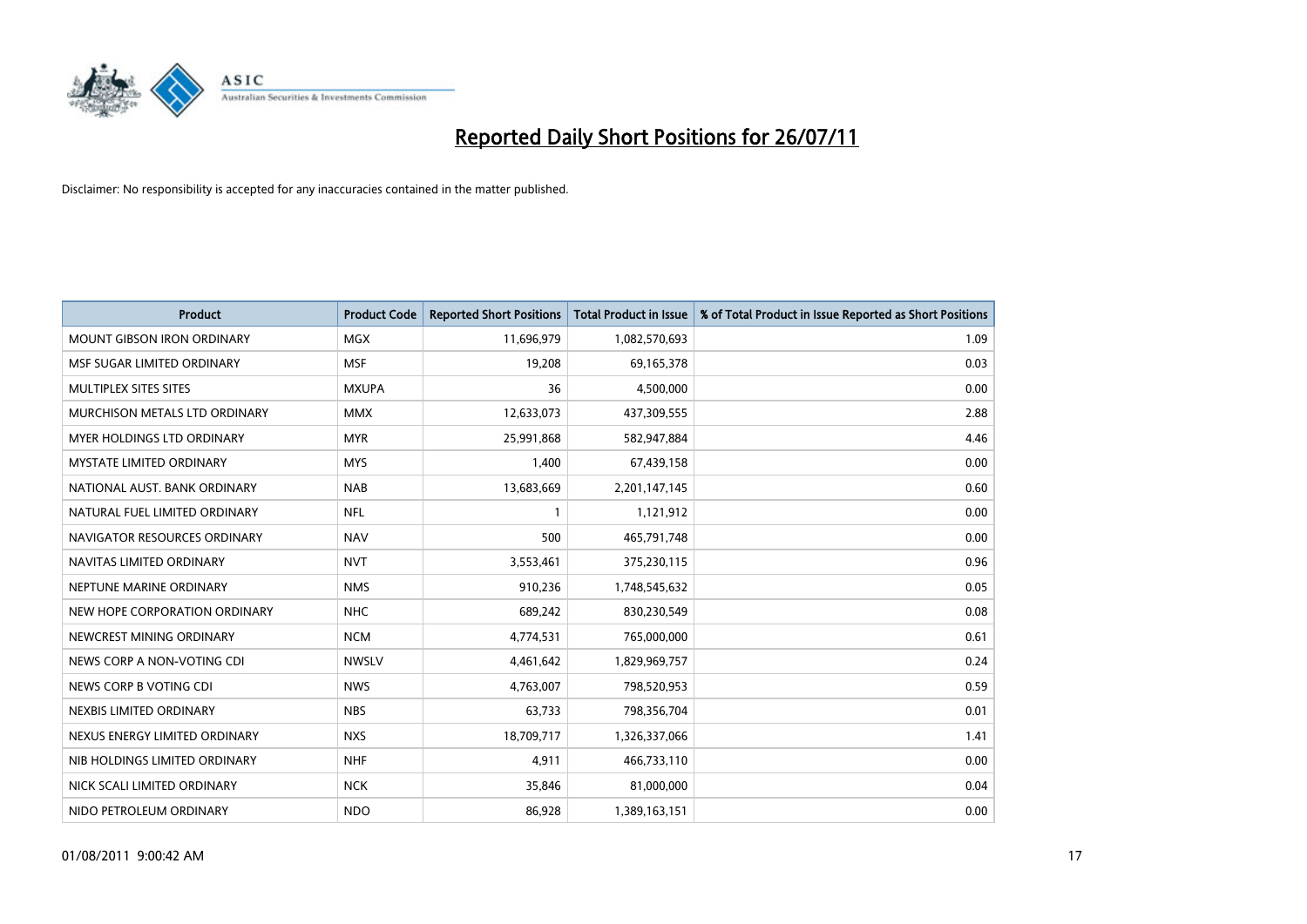

| <b>Product</b>                        | <b>Product Code</b> | <b>Reported Short Positions</b> | <b>Total Product in Issue</b> | % of Total Product in Issue Reported as Short Positions |
|---------------------------------------|---------------------|---------------------------------|-------------------------------|---------------------------------------------------------|
| NOBLE MINERAL RES ORDINARY            | <b>NMG</b>          | 746,387                         | 397,569,503                   | 0.19                                                    |
| NORTHERN CREST ORDINARY               | <b>NOC</b>          | 24,345                          | 133,484,723                   | 0.02                                                    |
| NORTHERN IRON LTD ORDINARY            | <b>NFE</b>          | 801,685                         | 336,084,863                   | 0.24                                                    |
| NRW HOLDINGS LIMITED ORDINARY         | <b>NWH</b>          | 930,375                         | 278,888,011                   | 0.33                                                    |
| NUCOAL RESOURCES NL ORDINARY          | <b>NCR</b>          | 76,544                          | 437,193,340                   | 0.02                                                    |
| NUFARM LIMITED ORDINARY               | <b>NUF</b>          | 5,710,420                       | 261,833,005                   | 2.19                                                    |
| OAKTON LIMITED ORDINARY               | <b>OKN</b>          | 672,558                         | 93,800,235                    | 0.73                                                    |
| OCEANAGOLD CORP. CHESS DEPOSITARY INT | <b>OGC</b>          | 410,113                         | 262,600,385                   | 0.15                                                    |
| OCEANIA CAPITAL LTD ORDINARY          | <b>OCP</b>          | 2,500                           | 91,921,295                    | 0.00                                                    |
| OIL SEARCH LTD ORDINARY               | <b>OSH</b>          | 11,618,830                      | 1,320,648,378                 | 0.85                                                    |
| OM HOLDINGS LIMITED ORDINARY          | <b>OMH</b>          | 8,805,542                       | 504,105,150                   | 1.75                                                    |
| <b>ONESTEEL LIMITED ORDINARY</b>      | OST                 | 21,385,824                      | 1,338,106,652                 | 1.59                                                    |
| ORICA LIMITED ORDINARY                | ORI                 | 2,711,742                       | 363,966,570                   | 0.72                                                    |
| ORIGIN ENERGY ORDINARY                | ORG                 | 1,873,838                       | 1,064,549,259                 | 0.15                                                    |
| OROCOBRE LIMITED ORDINARY             | <b>ORE</b>          | 103,549                         | 103,063,894                   | 0.10                                                    |
| OROTONGROUP LIMITED ORDINARY          | ORL                 | 115,935                         | 40,880,902                    | 0.28                                                    |
| OTTO ENERGY LIMITED ORDINARY          | OEL                 | 109,204                         | 1,138,290,071                 | 0.01                                                    |
| OZ MINERALS ORDINARY                  | <b>OZL</b>          | 5,960,734                       | 323,877,514                   | 1.85                                                    |
| <b>PACIFIC BRANDS ORDINARY</b>        | <b>PBG</b>          | 7,441,580                       | 931,386,248                   | 0.79                                                    |
| PALADIN ENERGY LTD ORDINARY           | PDN                 | 14,396,928                      | 777,698,217                   | 1.85                                                    |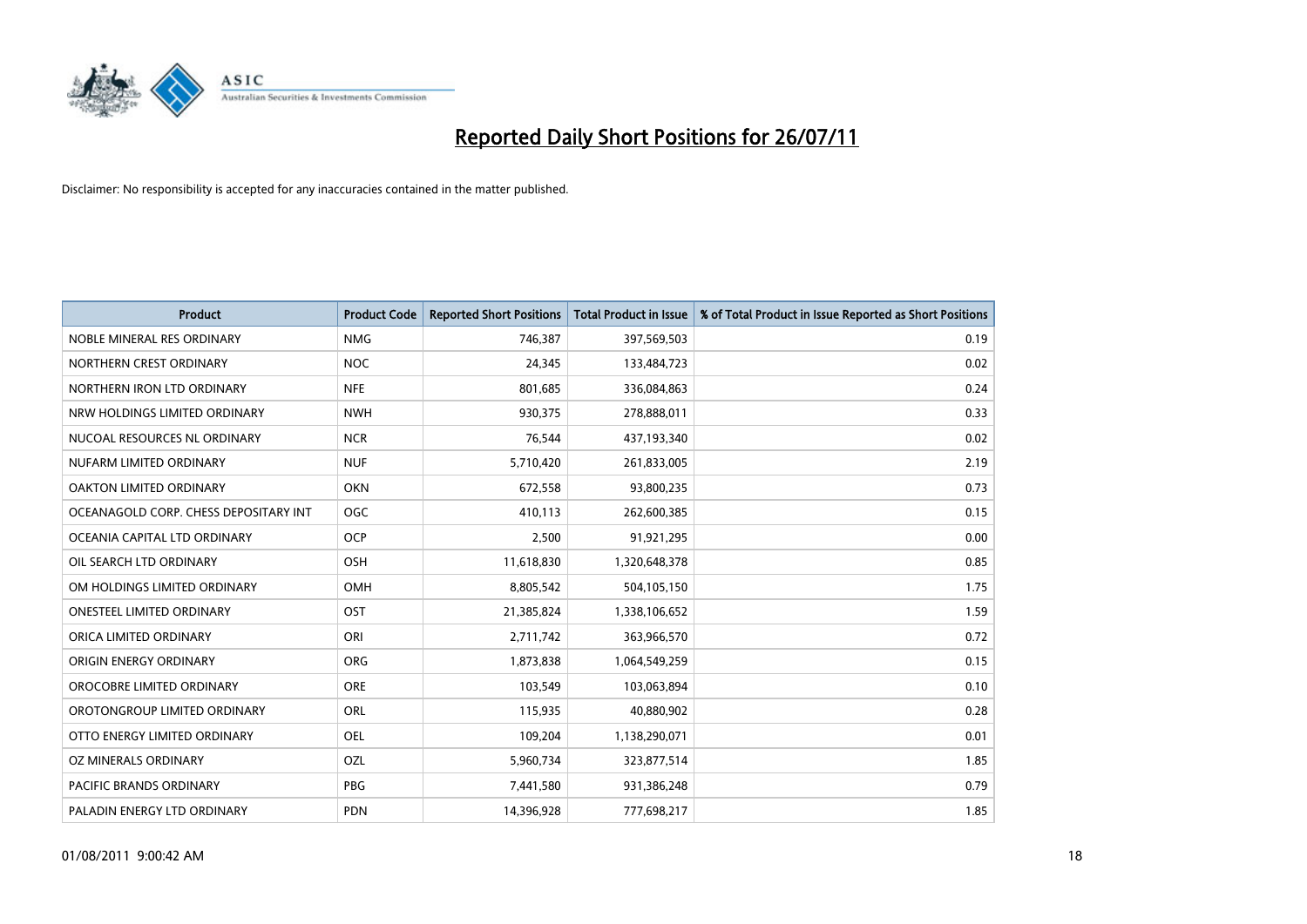

| <b>Product</b>                | <b>Product Code</b> | <b>Reported Short Positions</b> | Total Product in Issue | % of Total Product in Issue Reported as Short Positions |
|-------------------------------|---------------------|---------------------------------|------------------------|---------------------------------------------------------|
| PANAUST LIMITED ORDINARY      | <b>PNA</b>          | 13,298,142                      | 593,867,443            | 2.22                                                    |
| PANORAMIC RESOURCES ORDINARY  | PAN                 | 1,257,876                       | 207,050,710            | 0.60                                                    |
| PAPERLINX LIMITED ORDINARY    | <b>PPX</b>          | 5,286,533                       | 603,580,761            | 0.89                                                    |
| PAPILLON RES LTD ORDINARY     | PIR                 | 225,974                         | 204,156,658            | 0.11                                                    |
| PATTIES FOODS LTD ORDINARY    | PFL                 |                                 | 138,989,223            | 0.00                                                    |
| PEAK RESOURCES ORDINARY       | <b>PEK</b>          | 113,989                         | 155,979,643            | 0.07                                                    |
| PEET LIMITED ORDINARY         | <b>PPC</b>          | 91,401                          | 318,038,544            | 0.02                                                    |
| PENINSULA ENERGY LTD ORDINARY | <b>PEN</b>          | 2,885,879                       | 2,095,337,752          | 0.14                                                    |
| PERILYA LIMITED ORDINARY      | <b>PEM</b>          | 344,656                         | 526,075,563            | 0.07                                                    |
| PERPETUAL LIMITED ORDINARY    | PPT                 | 2,781,977                       | 44,671,129             | 6.22                                                    |
| PERSEUS MINING LTD ORDINARY   | PRU                 | 4,163,061                       | 425,667,088            | 0.95                                                    |
| PETSEC ENERGY ORDINARY        | <b>PSA</b>          | 223,332                         | 231,283,622            | 0.10                                                    |
| PHARMAXIS LTD ORDINARY        | <b>PXS</b>          | 2,201,901                       | 228,290,309            | 0.96                                                    |
| PHOTON GROUP LTD ORDINARY     | <b>PGA</b>          | 250,510                         | 1,540,886,866          | 0.02                                                    |
| PLATINUM ASSET ORDINARY       | <b>PTM</b>          | 7,994,718                       | 561,347,878            | 1.44                                                    |
| PLATINUM AUSTRALIA ORDINARY   | <b>PLA</b>          | 5,157,002                       | 392,430,039            | 1.31                                                    |
| PLATINUM CAPITAL LTD ORDINARY | <b>PMC</b>          |                                 | 164,959,410            | 0.00                                                    |
| PMP LIMITED ORDINARY          | <b>PMP</b>          | 58,102                          | 329,879,212            | 0.01                                                    |
| PORT BOUVARD LIMITED ORDINARY | PBD                 | 6,754                           | 593,868,295            | 0.00                                                    |
| PREMIER INVESTMENTS ORDINARY  | <b>PMV</b>          | 551,275                         | 155,062,831            | 0.33                                                    |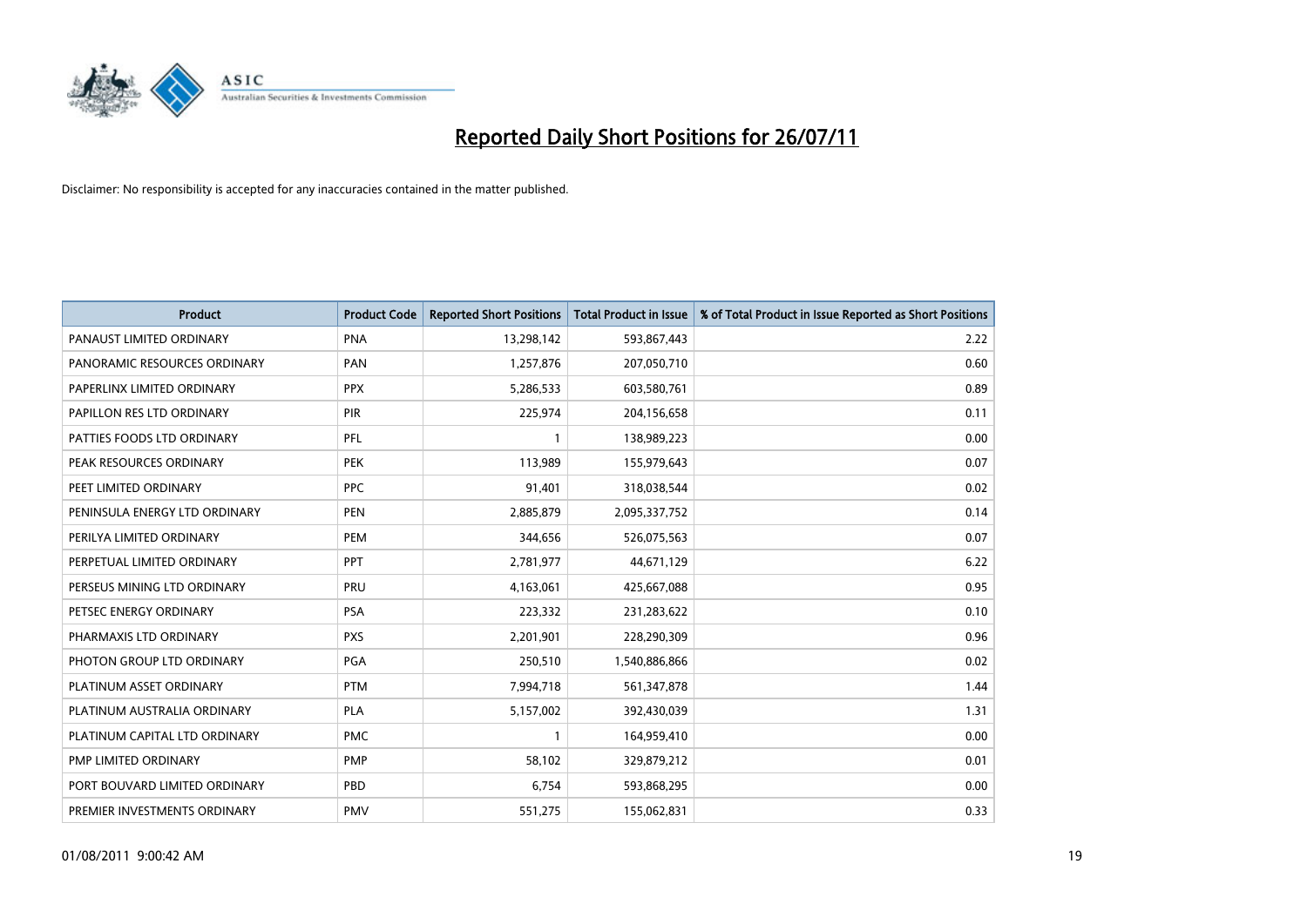

| <b>Product</b>                       | <b>Product Code</b> | <b>Reported Short Positions</b> | <b>Total Product in Issue</b> | % of Total Product in Issue Reported as Short Positions |
|--------------------------------------|---------------------|---------------------------------|-------------------------------|---------------------------------------------------------|
| PRIMA BIOMED LTD ORDINARY            | <b>PRR</b>          | 5,485,000                       | 1,002,461,099                 | 0.55                                                    |
| PRIMARY HEALTH CARE ORDINARY         | PRY                 | 9,905,152                       | 497,419,803                   | 1.99                                                    |
| PRIME MEDIA GRP LTD ORDINARY         | PRT                 | $\overline{2}$                  | 366,330,303                   | 0.00                                                    |
| PRIMEAG AUSTRALIA ORDINARY           | PAG                 | 441,058                         | 150,569,976                   | 0.29                                                    |
| PROGEN PHARMACEUTIC ORDINARY         | PGL                 | 151,596                         | 24,709,097                    | 0.61                                                    |
| PROGRAMMED ORDINARY                  | <b>PRG</b>          | 351,574                         | 118,169,908                   | 0.29                                                    |
| <b>PSIVIDA CORP CDI 1:1</b>          | <b>PVA</b>          | 6.878                           | 8,862,492                     | 0.08                                                    |
| <b>QANTAS AIRWAYS ORDINARY</b>       | QAN                 | 31,113,980                      | 2,265,123,620                 | 1.36                                                    |
| OBE INSURANCE GROUP ORDINARY         | <b>QBE</b>          | 20,142,131                      | 1,092,654,587                 | 1.80                                                    |
| OR NATIONAL LIMITED ORDINARY         | <b>ORN</b>          | 20,799,961                      | 2,440,000,000                 | 0.85                                                    |
| ORXPHARMA LTD ORDINARY               | <b>ORX</b>          | 50,000                          | 125,824,127                   | 0.04                                                    |
| <b>QUBE LOGISTICS ORDINARY UNITS</b> | <b>QUB</b>          | 7,579,447                       | 610,839,329                   | 1.24                                                    |
| RAMELIUS RESOURCES ORDINARY          | <b>RMS</b>          | 136,156                         | 291,767,215                   | 0.04                                                    |
| RAMSAY HEALTH CARE ORDINARY          | <b>RHC</b>          | 1,263,111                       | 202,081,252                   | 0.61                                                    |
| <b>RCR TOMLINSON ORDINARY</b>        | <b>RCR</b>          | 68,067                          | 132,010,172                   | 0.05                                                    |
| <b>REA GROUP ORDINARY</b>            | <b>REA</b>          | 8,550                           | 130,401,680                   | 0.00                                                    |
| <b>RED 5 LIMITED ORDINARY</b>        | <b>RED</b>          | 70,731                          | 1,283,674,237                 | 0.01                                                    |
| <b>RED FORK ENERGY ORDINARY</b>      | <b>RFE</b>          | 7,696                           | 269,769,853                   | 0.00                                                    |
| REDBANK ENERGY LTD ORDINARY          | <b>AEI</b>          | 13                              | 786,287                       | 0.00                                                    |
| REED RESOURCES LTD ORDINARY          | <b>RDR</b>          | 504,085                         | 264,742,501                   | 0.19                                                    |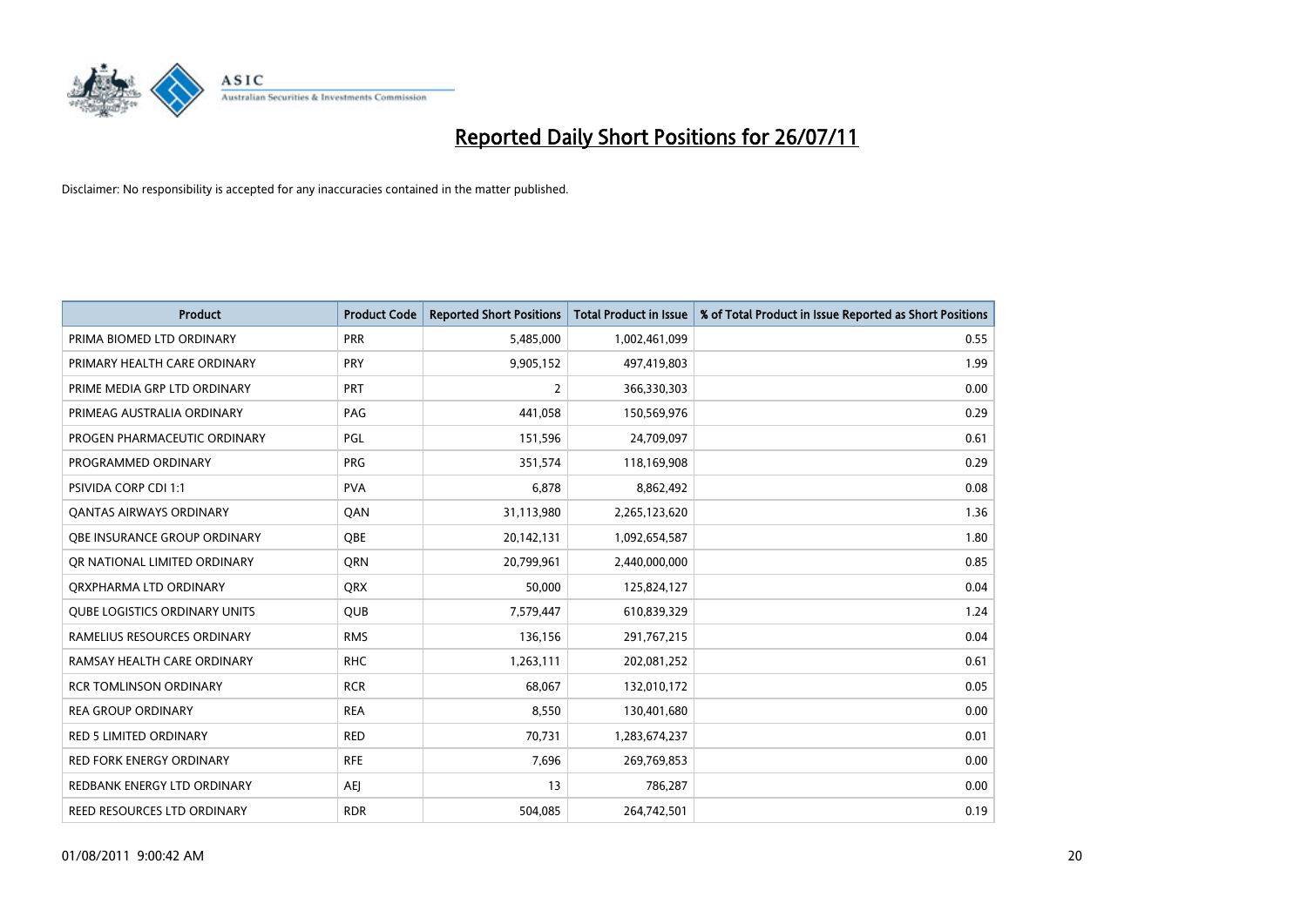

| <b>Product</b>                     | <b>Product Code</b> | <b>Reported Short Positions</b> | <b>Total Product in Issue</b> | % of Total Product in Issue Reported as Short Positions |
|------------------------------------|---------------------|---------------------------------|-------------------------------|---------------------------------------------------------|
| <b>REGIS RESOURCES ORDINARY</b>    | <b>RRL</b>          | 1,347,460                       | 432,523,680                   | 0.32                                                    |
| RESMED INC CDI 10:1                | <b>RMD</b>          | 11,435,369                      | 1,545,678,330                 | 0.72                                                    |
| RESOLUTE MINING ORDINARY           | <b>RSG</b>          | 10,527,376                      | 467,638,948                   | 2.24                                                    |
| RESOURCE GENERATION ORDINARY       | <b>RES</b>          | 314,311                         | 262,895,652                   | 0.12                                                    |
| REVERSE CORP LIMITED ORDINARY      | <b>REF</b>          | 25,141                          | 92,382,175                    | 0.03                                                    |
| REX MINERALS LIMITED ORDINARY      | <b>RXM</b>          | 1,008,713                       | 153,635,519                   | 0.65                                                    |
| <b>RHG LIMITED ORDINARY</b>        | <b>RHG</b>          | 406,331                         | 318,092,978                   | 0.13                                                    |
| <b>RIALTO ENERGY ORDINARY</b>      | <b>RIA</b>          | 361,359                         | 375,006,264                   | 0.10                                                    |
| <b>RIDLEY CORPORATION ORDINARY</b> | <b>RIC</b>          | 809,655                         | 307,817,071                   | 0.26                                                    |
| RIO TINTO LIMITED ORDINARY         | <b>RIO</b>          | 15,402,645                      | 435,758,720                   | 3.52                                                    |
| <b>RIVERCITY MOTORWAY STAPLED</b>  | <b>RCY</b>          | 132,000                         | 957,010,115                   | 0.01                                                    |
| ROBUST RESOURCES ORDINARY          | <b>ROL</b>          | 1,127,349                       | 84,944,097                    | 1.33                                                    |
| ROC OIL COMPANY ORDINARY           | <b>ROC</b>          | 1,131,247                       | 713,254,560                   | 0.15                                                    |
| ROYAL WOLF HOLDINGS ORDINARY       | <b>RWH</b>          | 60.000                          | 100,387,052                   | 0.06                                                    |
| SAI GLOBAL LIMITED ORDINARY        | SAI                 | 495,169                         | 199,570,046                   | 0.25                                                    |
| SALMAT LIMITED ORDINARY            | <b>SLM</b>          | 744,038                         | 159,780,299                   | 0.46                                                    |
| SANDFIRE RESOURCES ORDINARY        | <b>SFR</b>          | 1,669,195                       | 149,384,969                   | 1.11                                                    |
| <b>SANTOS LTD ORDINARY</b>         | <b>STO</b>          | 12,033,198                      | 877,955,815                   | 1.37                                                    |
| SARACEN MINERAL ORDINARY           | <b>SAR</b>          | 243,909                         | 492,251,415                   | 0.05                                                    |
| SEDGMAN LIMITED ORDINARY           | <b>SDM</b>          | 326,552                         | 209,752,689                   | 0.15                                                    |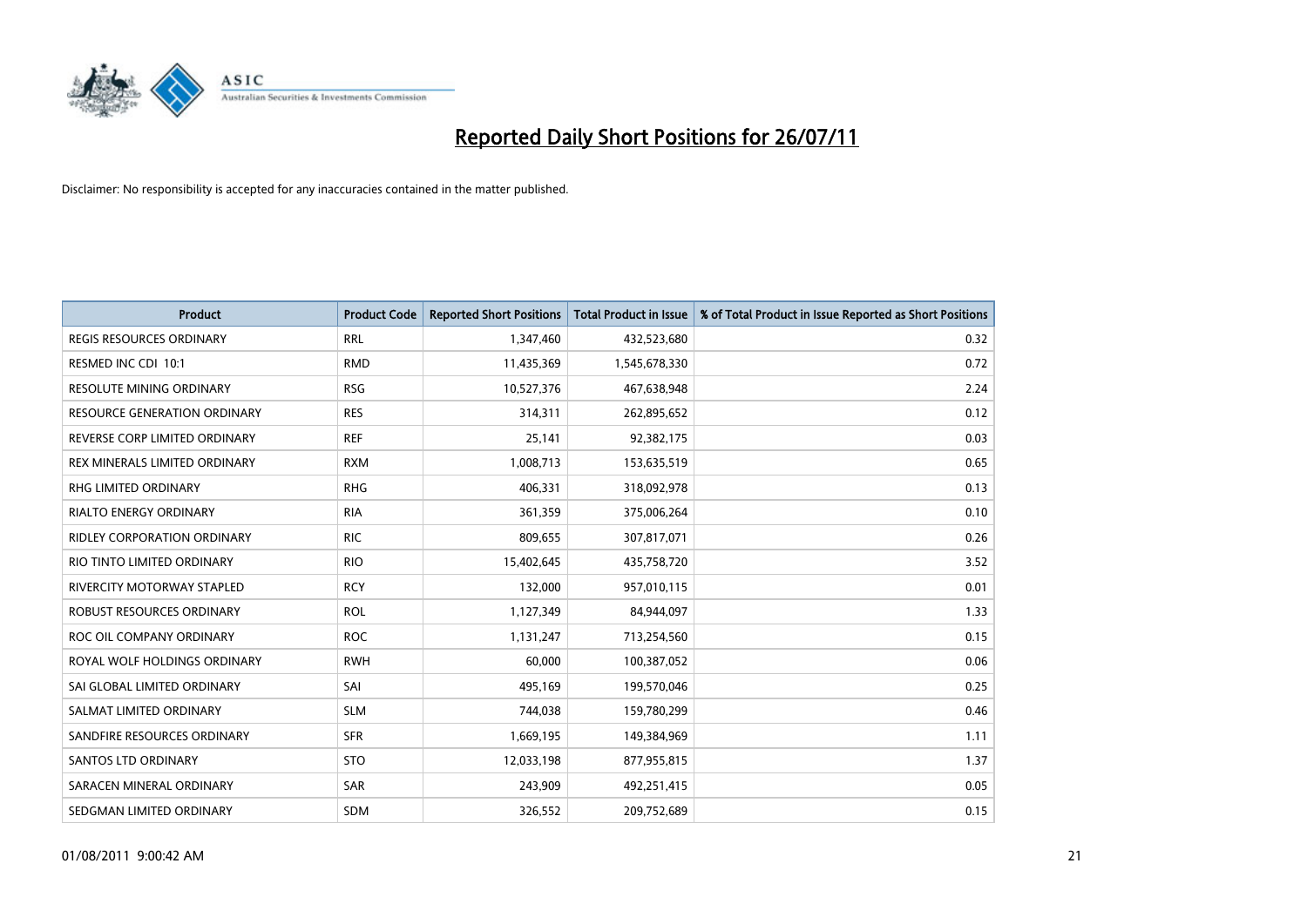

| <b>Product</b>                           | <b>Product Code</b> | <b>Reported Short Positions</b> | <b>Total Product in Issue</b> | % of Total Product in Issue Reported as Short Positions |
|------------------------------------------|---------------------|---------------------------------|-------------------------------|---------------------------------------------------------|
| SEEK LIMITED ORDINARY                    | <b>SEK</b>          | 13,178,984                      | 337,065,707                   | 3.91                                                    |
| SELECT HARVESTS ORDINARY                 | <b>SHV</b>          | 242,439                         | 56,226,960                    | 0.43                                                    |
| SENETAS CORPORATION ORDINARY             | <b>SEN</b>          | 756,999                         | 463,105,195                   | 0.16                                                    |
| SERVCORP LIMITED ORDINARY                | SRV                 | 102,792                         | 98,440,807                    | 0.10                                                    |
| SERVICE STREAM ORDINARY                  | <b>SSM</b>          | 344,663                         | 283,418,867                   | 0.12                                                    |
| SEVEN GROUP HOLDINGS ORDINARY            | <b>SVW</b>          | 1,404,372                       | 306,410,281                   | 0.44                                                    |
| SEVEN WEST MEDIA LTD ORDINARY            | SWM                 | 4,028,331                       | 610,327,899                   | 0.66                                                    |
| SIGMA PHARMACEUTICAL ORDINARY            | SIP                 | 14,788,185                      | 1,178,626,572                 | 1.26                                                    |
| SILEX SYSTEMS ORDINARY                   | <b>SLX</b>          | 338,289                         | 170,133,997                   | 0.20                                                    |
| SILVER LAKE RESOURCE ORDINARY            | <b>SLR</b>          | 64,353                          | 178,882,838                   | 0.03                                                    |
| SIMS METAL MGMT LTD ORDINARY             | SGM                 | 3,567,775                       | 205,408,830                   | 1.73                                                    |
| SINGAPORE TELECOMM. CHESS DEPOSITARY INT | SGT                 | 4,529,450                       | 198,739,178                   | 2.28                                                    |
| SIRIUS RESOURCES NL ORDINARY             | <b>SIR</b>          | 82,500                          | 137,134,586                   | 0.06                                                    |
| SKILLED GROUP LTD ORDINARY               | <b>SKE</b>          | 34,507                          | 233,089,776                   | 0.01                                                    |
| SKY CITY ENTERTAIN, ORDINARY             | <b>SKC</b>          | 10,000                          | 576,958,340                   | 0.00                                                    |
| <b>SKY NETWORK ORDINARY</b>              | <b>SKT</b>          | 3,000                           | 389,139,785                   | 0.00                                                    |
| SMS MANAGEMENT. ORDINARY                 | <b>SMX</b>          | 219,096                         | 68,246,225                    | 0.31                                                    |
| SONIC HEALTHCARE ORDINARY                | <b>SHL</b>          | 5,048,788                       | 388,429,875                   | 1.32                                                    |
| SOUL PATTINSON (W.H) ORDINARY            | SOL                 | 21,513                          | 238,640,580                   | 0.01                                                    |
| SP AUSNET STAPLED SECURITIES             | <b>SPN</b>          | 5,613,032                       | 2,850,932,204                 | 0.19                                                    |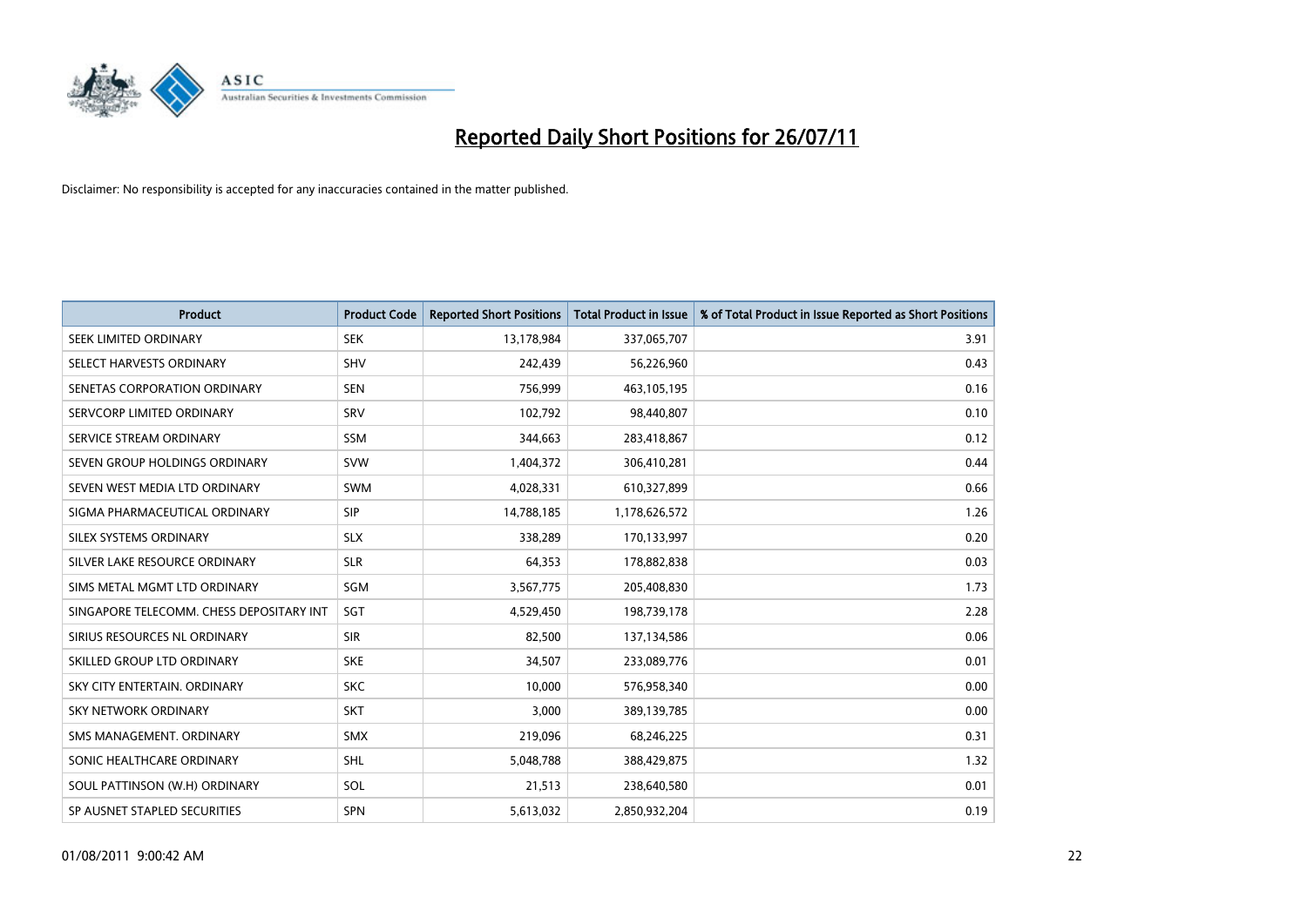

| <b>Product</b>                           | <b>Product Code</b> | <b>Reported Short Positions</b> | <b>Total Product in Issue</b> | % of Total Product in Issue Reported as Short Positions |
|------------------------------------------|---------------------|---------------------------------|-------------------------------|---------------------------------------------------------|
| SPARK INFRASTRUCTURE STAPLED NOTE & UNIT | SKI                 | 14,797,212                      | 1,326,734,264                 | 1.11                                                    |
| SPDR 200 FUND ETF UNITS                  | <b>STW</b>          | 29,189                          | 52,178,556                    | 0.06                                                    |
| SPECIALTY FASHION ORDINARY               | <b>SFH</b>          | 877,938                         | 191,786,121                   | 0.45                                                    |
| SPOTLESS GROUP LTD ORDINARY              | <b>SPT</b>          | 1,354,354                       | 262,766,725                   | 0.50                                                    |
| ST BARBARA LIMITED ORDINARY              | <b>SBM</b>          | 5,399,176                       | 325,615,389                   | 1.66                                                    |
| STAGING CONNECTIONS ORDINARY             | <b>STG</b>          | 2,917,189                       | 78,317,726                    | 3.72                                                    |
| STANMORE COAL LTD ORDINARY               | <b>SMR</b>          | 77,840                          | 88,295,738                    | 0.09                                                    |
| STARPHARMA HOLDINGS ORDINARY             | SPL                 | 30,854                          | 247,796,578                   | 0.01                                                    |
| STH AMERICAN COR LTD ORDINARY            | SAY                 | 9,200                           | 245,846,493                   | 0.00                                                    |
| STHN CROSS MEDIA ORDINARY                | SXL                 | 2,485,318                       | 705,712,186                   | 0.35                                                    |
| STOCKLAND UNITS/ORD STAPLED              | <b>SGP</b>          | 8,745,475                       | 2,383,036,717                 | 0.35                                                    |
| STRAITS RES LTD. ORDINARY                | <b>SRO</b>          | 7,759,254                       | 324,796,141                   | 2.38                                                    |
| STRIKE ENERGY LTD ORDINARY               | <b>STX</b>          | 3,483,988                       | 377,842,194                   | 0.92                                                    |
| <b>STW COMMUNICATIONS ORDINARY</b>       | SGN                 | 236,799                         | 364,310,964                   | 0.06                                                    |
| SUNCORP GROUP LTD ORDINARY               | <b>SUN</b>          | 7,887,701                       | 1,286,600,980                 | 0.58                                                    |
| SUNDANCE ENERGY ORDINARY                 | <b>SEA</b>          | 38,996                          | 276,709,585                   | 0.01                                                    |
| SUNDANCE RESOURCES ORDINARY              | <b>SDL</b>          | 18,822,258                      | 2,872,514,669                 | 0.64                                                    |
| SUNLAND GROUP LTD ORDINARY               | <b>SDG</b>          | 28,416                          | 224,881,794                   | 0.01                                                    |
| SUPER RET REP LTD ORDINARY               | <b>SUL</b>          | 133,323                         | 130,018,739                   | 0.10                                                    |
| <b>SWICK MINING ORDINARY</b>             | <b>SWK</b>          | 70,874                          | 236,724,970                   | 0.03                                                    |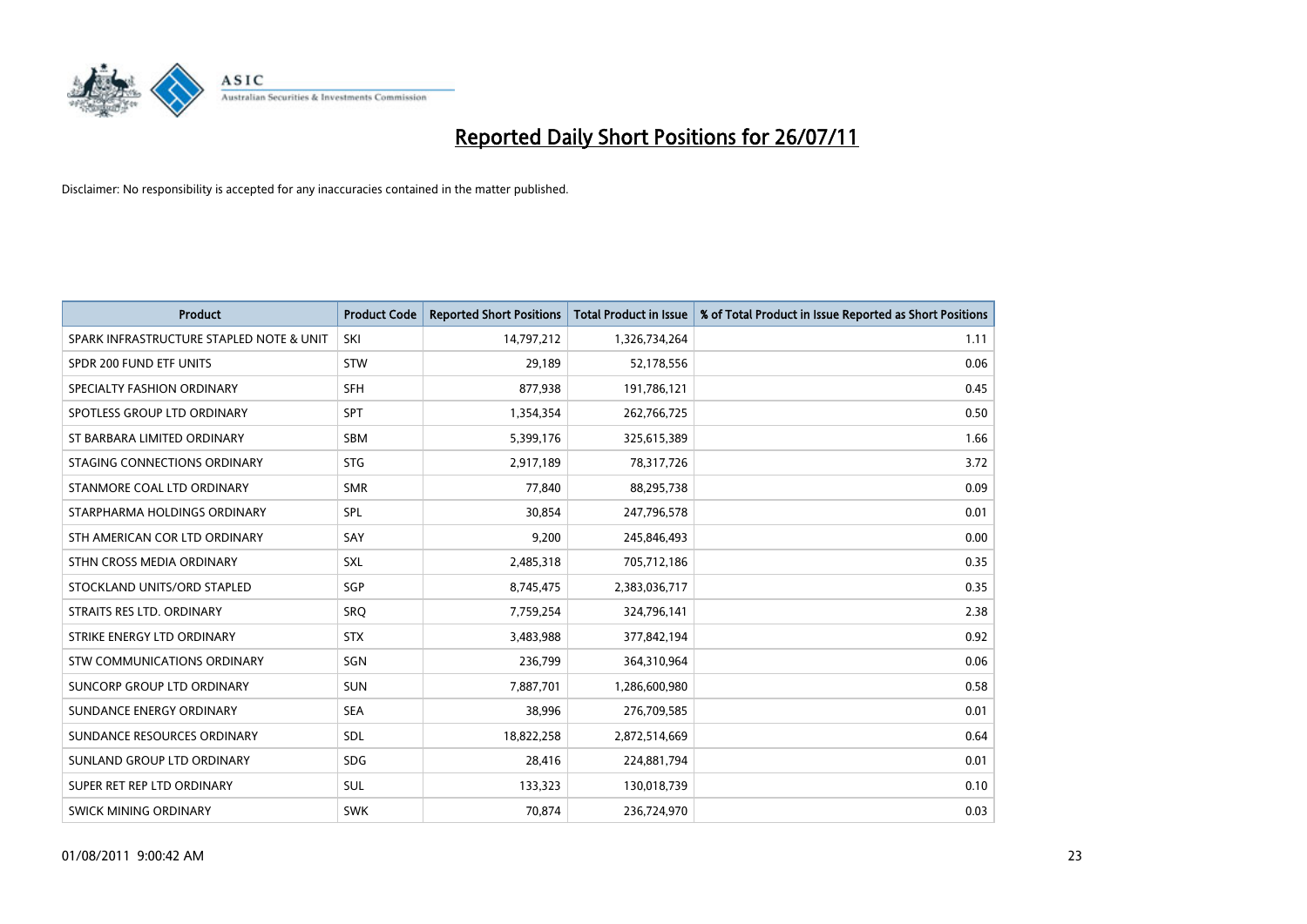

| <b>Product</b>                       | <b>Product Code</b> | <b>Reported Short Positions</b> | Total Product in Issue | % of Total Product in Issue Reported as Short Positions |
|--------------------------------------|---------------------|---------------------------------|------------------------|---------------------------------------------------------|
| SYMEX HOLDINGS ORDINARY              | <b>SYM</b>          | 6,633                           | 189,166,670            | 0.00                                                    |
| TABCORP HOLDINGS LTD ORDINARY        | <b>TAH</b>          | 5,308,654                       | 688,019,737            | 0.76                                                    |
| <b>TALENT2 INTERNATION ORDINARY</b>  | <b>TWO</b>          | 139,685                         | 144,672,415            | 0.09                                                    |
| TAP OIL LIMITED ORDINARY             | <b>TAP</b>          | 529,341                         | 240,967,311            | 0.22                                                    |
| TASSAL GROUP LIMITED ORDINARY        | <b>TGR</b>          | 81,328                          | 146,304,404            | 0.04                                                    |
| <b>TATTS GROUP LTD ORDINARY</b>      | <b>TTS</b>          | 14,324,581                      | 1,318,683,208          | 1.08                                                    |
| <b>TECHNOLOGY ONE ORDINARY</b>       | <b>TNE</b>          | 17.043                          | 303,269,455            | 0.01                                                    |
| TELECOM CORPORATION ORDINARY         | <b>TEL</b>          | 29,888,334                      | 1,924,707,065          | 1.56                                                    |
| TELSTRA CORPORATION. ORDINARY        | <b>TLS</b>          | 63,559,683                      | 12,443,074,357         | 0.51                                                    |
| TEN NETWORK HOLDINGS ORDINARY        | <b>TEN</b>          | 36,864,438                      | 1,045,236,720          | 3.54                                                    |
| TERANGA GOLD CORP CDI 1:1            | <b>TGZ</b>          | 215,510                         | 152,679,621            | 0.13                                                    |
| TFS CORPORATION LTD ORDINARY         | <b>TFC</b>          | 105,020                         | 276,453,042            | 0.04                                                    |
| THE REJECT SHOP ORDINARY             | <b>TRS</b>          | 648,399                         | 26,071,170             | 2.47                                                    |
| THOR MINING PLC CHESS DEPOSITARY 1:1 | <b>THR</b>          | 2,307                           | 222,489,120            | 0.00                                                    |
| THORN GROUP LIMITED ORDINARY         | <b>TGA</b>          | 21,251                          | 146,091,970            | 0.01                                                    |
| TIGER RESOURCES ORDINARY             | <b>TGS</b>          | 175,118                         | 671,110,549            | 0.03                                                    |
| TIMBERCORP LIMITED ORDINARY          | <b>TIM</b>          | 90,074                          | 352,071,429            | 0.02                                                    |
| TISHMAN SPEYER UNITS                 | <b>TSO</b>          | 49,427                          | 338,440,904            | 0.01                                                    |
| TNG LIMITED ORDINARY                 | <b>TNG</b>          | 4,321                           | 284,803,062            | 0.00                                                    |
| <b>TOLL HOLDINGS LTD ORDINARY</b>    | <b>TOL</b>          | 26,202,140                      | 710,128,531            | 3.64                                                    |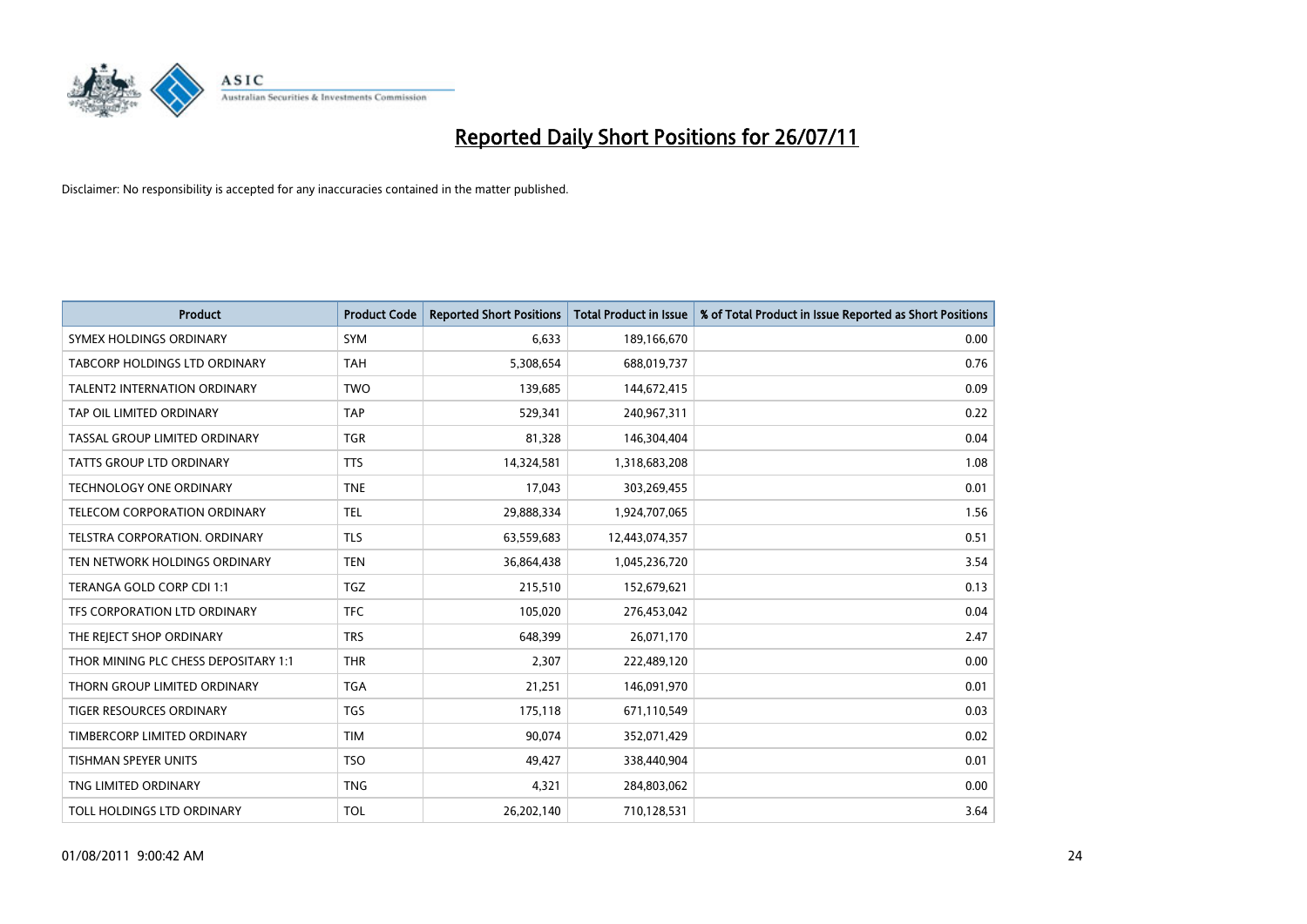

| <b>Product</b>                            | <b>Product Code</b> | <b>Reported Short Positions</b> | Total Product in Issue | % of Total Product in Issue Reported as Short Positions |
|-------------------------------------------|---------------------|---------------------------------|------------------------|---------------------------------------------------------|
| TORO ENERGY LIMITED ORDINARY              | <b>TOE</b>          | 249,596                         | 965,436,676            | 0.02                                                    |
| TOWER LIMITED ORDINARY                    | <b>TWR</b>          | 689,519                         | 265,176,580            | 0.26                                                    |
| TOX FREE SOLUTIONS ORDINARY               | <b>TOX</b>          | 14,791                          | 96,503,382             | 0.01                                                    |
| TPG TELECOM LIMITED ORDINARY              | <b>TPM</b>          | 6,241,406                       | 783,481,644            | 0.78                                                    |
| <b>TRANSFIELD SERVICES ORDINARY</b>       | <b>TSE</b>          | 6,243,332                       | 549,715,957            | 1.14                                                    |
| TRANSPACIFIC INDUST, ORDINARY             | <b>TPI</b>          | 12,641,022                      | 960,638,735            | 1.31                                                    |
| TRANSURBAN GROUP TRIPLE STAPLED SEC.      | <b>TCL</b>          | 3,138,384                       | 1,443,543,731          | 0.22                                                    |
| TREASURY WINE ESTATE ORDINARY             | <b>TWE</b>          | 13,886,273                      | 647,227,144            | 2.15                                                    |
| TRINITY GROUP STAPLED SECURITIES          | <b>TCO</b>          | 3,419                           | 203,405,927            | 0.00                                                    |
| TROY RESOURCES NL ORDINARY                | <b>TRY</b>          | 166,569                         | 87,996,823             | 0.18                                                    |
| UGL LIMITED ORDINARY                      | UGL                 | 5,050,527                       | 166,047,171            | 3.02                                                    |
| UNILIFE CORPORATION CDI 6:1               | <b>UNS</b>          | 711,263                         | 271,430,663            | 0.26                                                    |
| VALAD PROPERTY GROUP STAPLED US PROHIBIT. | <b>VPG</b>          | 3,952,120                       | 115,108,116            | 3.44                                                    |
| <b>VDM GROUP LIMITED ORDINARY</b>         | <b>VMG</b>          | 11,116                          | 193,127,749            | 0.01                                                    |
| <b>VENTURE MINERALS ORDINARY</b>          | <b>VMS</b>          | 291,076                         | 221,093,592            | 0.12                                                    |
| VILLAGE ROADSHOW LTD ORDINARY             | <b>VRL</b>          | 115,523                         | 151,458,556            | 0.07                                                    |
| VIRGIN BLUE HOLDINGS ORDINARY             | <b>VBA</b>          | 22,985,239                      | 2,210,197,600          | 1.01                                                    |
| VISION GROUP HLDGS ORDINARY               | <b>VGH</b>          | 78,000                          | 74,520,926             | 0.10                                                    |
| <b>VITA GROUP LTD ORDINARY</b>            | <b>VTG</b>          | 75,190                          | 142,499,800            | 0.05                                                    |
| VITERRA INC CDI 1:1                       | <b>VTA</b>          | 3,828                           | 68,629,939             | 0.01                                                    |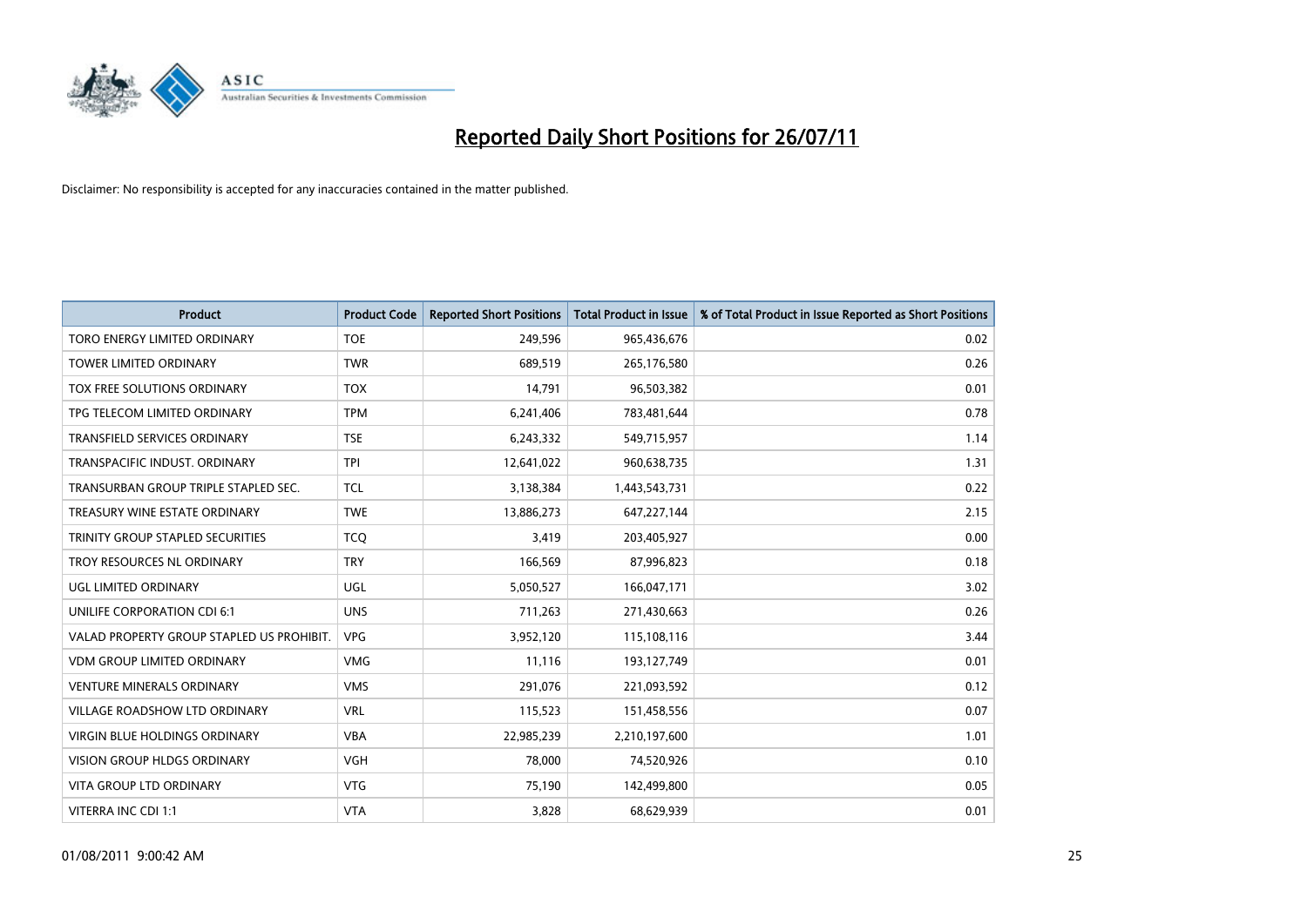

| <b>Product</b>                         | <b>Product Code</b> | <b>Reported Short Positions</b> | <b>Total Product in Issue</b> | % of Total Product in Issue Reported as Short Positions |
|----------------------------------------|---------------------|---------------------------------|-------------------------------|---------------------------------------------------------|
| <b>VNGD AUS SHARES ETF UNITS</b>       | VAS                 | 4,103                           | 3,869,159                     | 0.11                                                    |
| <b>WAREHOUSE GROUP ORDINARY</b>        | <b>WHS</b>          | 13                              | 311,195,868                   | 0.00                                                    |
| <b>WATPAC LIMITED ORDINARY</b>         | <b>WTP</b>          | 42,496                          | 183,341,382                   | 0.02                                                    |
| <b>WDS LIMITED ORDINARY</b>            | <b>WDS</b>          | 701                             | 144,055,662                   | 0.00                                                    |
| WEBIET LIMITED ORDINARY                | <b>WEB</b>          | 383,185                         | 75,319,056                    | 0.51                                                    |
| <b>WESFARMERS LIMITED ORDINARY</b>     | <b>WES</b>          | 17,179,703                      | 1,005,675,940                 | 1.69                                                    |
| WESFARMERS LIMITED PARTIALLY PROTECTED | <b>WESN</b>         | 51,383                          | 151,396,222                   | 0.03                                                    |
| <b>WESTERN AREAS NL ORDINARY</b>       | <b>WSA</b>          | 6,538,071                       | 179,735,899                   | 3.63                                                    |
| WESTERN DESERT RES. ORDINARY           | <b>WDR</b>          | 948                             | 206,935,914                   | 0.00                                                    |
| WESTFIELD GROUP ORD/UNIT STAPLED SEC   | <b>WDC</b>          | 11,082,525                      | 2,308,988,539                 | 0.45                                                    |
| WESTFIELD RETAIL TST UNIT STAPLED      | <b>WRT</b>          | 34,690,756                      | 3,054,166,195                 | 1.11                                                    |
| <b>WESTPAC BANKING CORP ORDINARY</b>   | <b>WBC</b>          | 39,876,551                      | 3,030,073,341                 | 1.30                                                    |
| WHITE ENERGY COMPANY ORDINARY          | <b>WEC</b>          | 3,906,748                       | 316,104,241                   | 1.22                                                    |
| <b>WHITEHAVEN COAL ORDINARY</b>        | <b>WHC</b>          | 5,605,832                       | 493,800,069                   | 1.12                                                    |
| WHK GROUP LIMITED ORDINARY             | <b>WHG</b>          | 90,740                          | 265,142,652                   | 0.03                                                    |
| WILDHORSE ENERGY ORDINARY              | <b>WHE</b>          | 26,413                          | 250,928,627                   | 0.01                                                    |
| WOODSIDE PETROLEUM ORDINARY            | <b>WPL</b>          | 2,071,281                       | 793,229,820                   | 0.23                                                    |
| WOOLWORTHS LIMITED ORDINARY            | <b>WOW</b>          | 6,031,522                       | 1,216,499,270                 | 0.49                                                    |
| <b>WORLEYPARSONS LTD ORDINARY</b>      | <b>WOR</b>          | 5,817,049                       | 241,671,476                   | 2.37                                                    |
| WOTIF.COM HOLDINGS ORDINARY            | <b>WTF</b>          | 10,178,447                      | 211,209,444                   | 4.82                                                    |